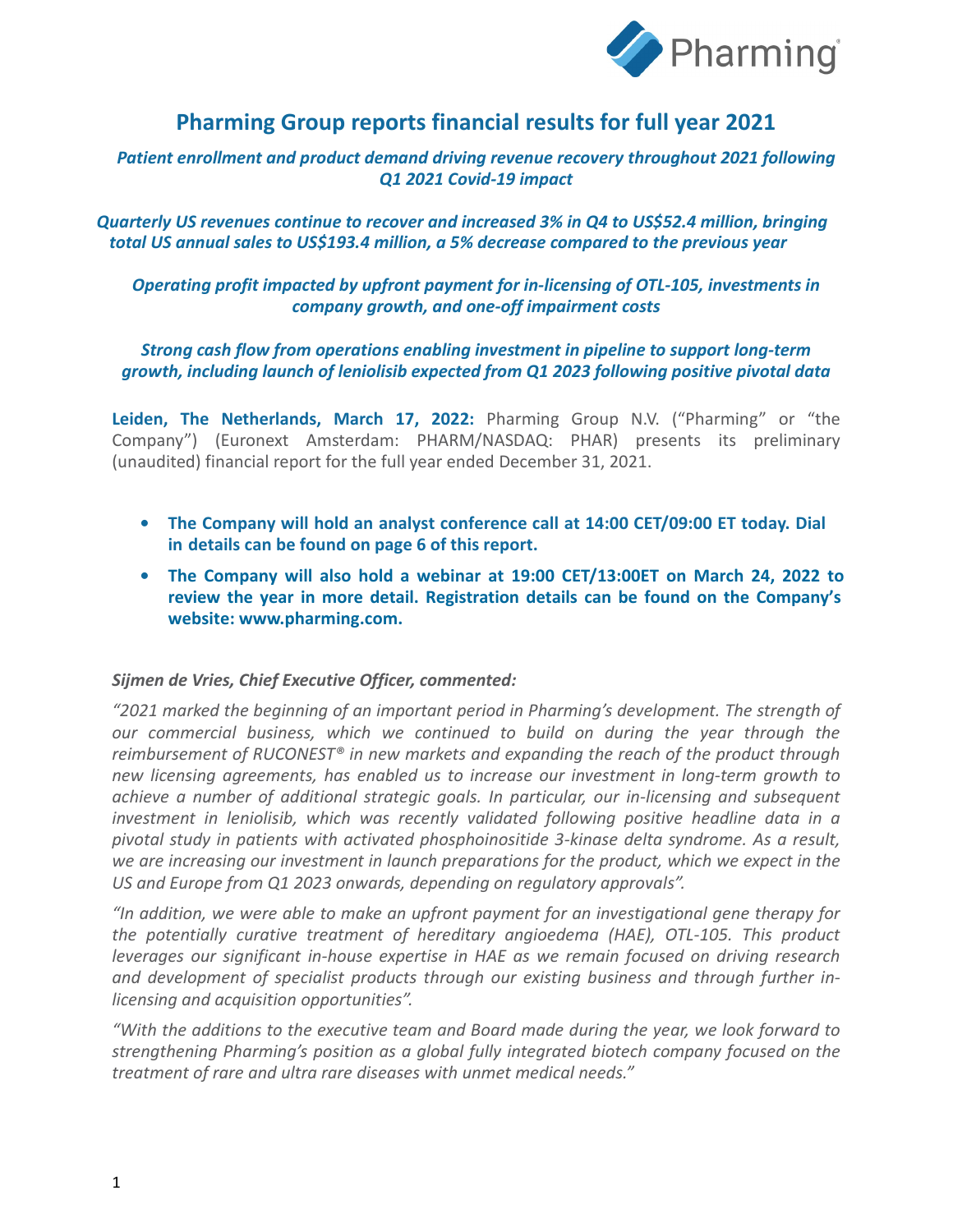

# **Operational highlights**

# **Commercial - RUCONEST**®

- Reimbursement of RUCONEST® (recombinant human C1 esterase inhibitor, or "rhC1INH") agreed with the Spanish Ministry of Health for the treatment of acute hereditary angioedema (HAE) attacks in Spain.
- Exclusive license agreement signed with NewBridge Pharmaceuticals for the distribution of RUCONEST® in the Middle East and North Africa.
- Renewed strategic manufacturing partnership with Sanofi. Extended five-year contract, with options for extension, ensures the continuation of the downstream processing in the production of RUCONEST®. Capital expenditure savings of US\$40 million expected due to termination of development of Pharming's own downstream production capacity.

### **Late stage pipeline - leniolisib**

- Following successful completion of patient enrollment in the pivotal Phase II/III study of leniolisib for the treatment of activated phosphoinositide 3-kinase delta (PI3Kδ) syndrome (APDS) in June 2021, post-period end, reported positive top-line data, with the study meeting both co-primary endpoints and demonstrating clinical efficacy of leniolisib over placebo.
- Global regulatory filings for leniolisib are planned to begin in Q2 2022. Continued significant investment in launch preparation for the product, which is expected from Q1 2023 onwards, dependent on regulatory approval.
- Launch of navigateAPDS, a sponsored genetic testing program in collaboration with Invitae Corporation, designed to assist clinicians in identifying patients and their family members with APDS, which may lead to earlier diagnosis.
- Post period end, received a positive decision from the European Medicines Agency (EMA) on the Paediatric Investigation Plan (PIP) for leniolisib as a treatment for APDS in children, which provide a regulatory pathway to market authorization in Europe.

#### **Earlier stage pipeline - OTL-105 and rhC1INH**

- Strategic collaboration with Orchard Therapeutics, a global gene therapy leader, to research, develop, manufacture and commercialize OTL-105, an investigational ex-vivo autologous hematopoietic stem cell (HSC) gene therapy for the treatment of HAE.
- First patient enrolled in Phase IIb study assessing the efficacy of rhC1INH for the prevention of acute kidney injury after non-ST elevation myocardial infarction.

### **Corporate - Executive and Board appointments**

- Appointment of Anurag Relan as Chief Medical Officer, Robert Friesen as Chief Scientific Officer and Ruud van Outersterp as Chief Ethics and Compliance Officer.
- Appointment of Steven Baert, Leon Kruimer and Jabine van der Meijs as Non-Executive Directors.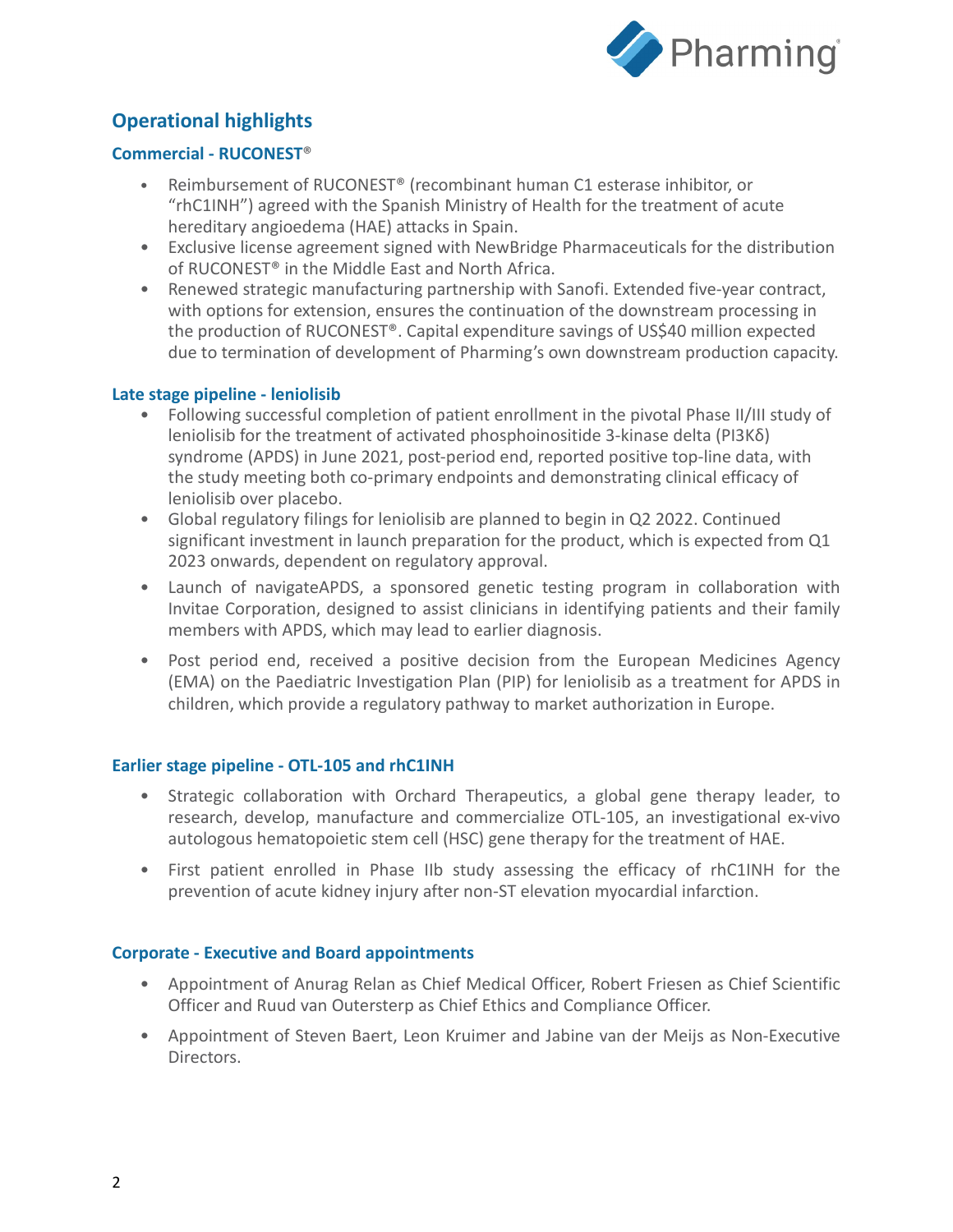

# **Financial Summary**

| Amounts in US\$m except per share data | 2021  | 2020  | % Change |
|----------------------------------------|-------|-------|----------|
| <b>Income Statement</b>                |       |       |          |
| Revenues                               | 198.9 | 212.2 | (6)%     |
| Gross profit                           | 177.7 | 188.6 | $(6)$ %  |
| Operating profit                       | 13.6  | 76.3  | (82)%    |
| Profit for the year                    | 16.0  | 37.7  | (58)%    |
| <b>Balance Sheet</b>                   |       |       |          |
| Cash & marketable securities           | 193.0 | 206.7 | (7)%     |
| <b>Share Information</b>               |       |       |          |
| Basic earnings per share (US\$)        | 0.025 | 0.058 | (57)%    |
| Diluted earnings per share (US\$)      | 0.023 | 0.055 | (58)%    |

# **Financial highlights**

- Total revenues decreased by 6% to US\$198.9 million, mainly due to lower sales of RUCONEST® in the US market. US sales decreased by 5% (US\$193.4 million in 2021 compared to US\$202.7 million in 2020), following the impact of COVID-19 on the US healthcare economy in Q4 2020 and Q1 2021, in addition to the phasing of ordering from our customers, as previously noted in the Company's Q1 2021, H1 2021 and Q3 2021 financial reports.
- Revenues in Europe decreased to US\$4.9 million in 2021 (from US\$8.2 million in 2020), mainly caused by phasing of ordering, as stated in the Company's Q1 2021, H1 2021 and Q3 2021 financial reports. Rest of World revenue (excluding Europe) decreased to US\$0.5 million (from US\$1.3 million in 2020).
- Gross profit was US\$177.7 million, a 6% decrease in comparison to the year 2020 (US\$188.6 million), which is in line with the decrease in revenues.
- Operating profit of US\$36.9 million, before US\$23.3 million of one-off costs, relating to investment in the pipeline of US\$13.1 million to in-license OTL-105 from Orchard Therapeutics and impairment losses on tangible and intangible assets (US\$10.2 million) as result of strategic decisions. Operating profit after one-off costs are US\$13.6 million. We continued significant investment in Pharming's long-term growth including increased R&D expenditure, increased pre-launch marketing preparations and manufacturing cost for leniolisib (US\$11.6 million), and increased employee numbers to support growth (US\$8.2 million). Insurance costs increased due to the Nasdaq listing (US\$5.5 million).
- Net profit was US\$16.0 million, a 58% decrease compared to the year 2020 (US\$37.7 million), due to a significant increase in operating expenses. This was offset by favorable foreign currency effects (US\$14.9 million).
- Cash and cash equivalents, together with restricted cash, decreased from US\$206.7 million at the end of 2020 to US\$193.0 million at the end 2021, due to positive cash flows from operating activities of US\$37.8 million post the US\$13.1 million one-off payment to Orchard Therapeutics. These are offset by negative cash flows from investments and financing activities, totaling US\$49.3 million. This figure includes the payment of the final US\$25.0 million milestone to Bausch Health Inc. in relation to the re-acquisition of the North American RUCONEST® commercialization rights in 2016.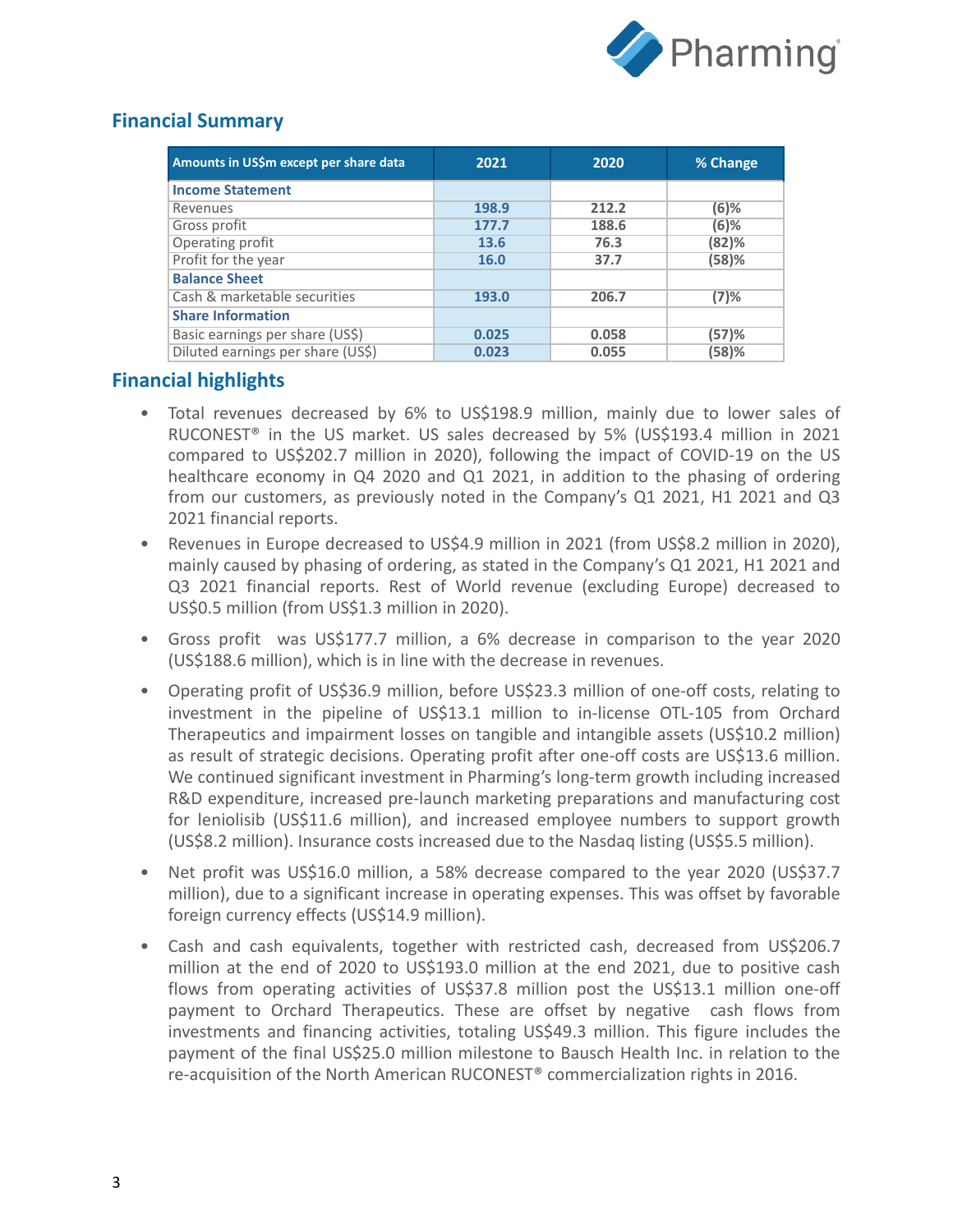

• As of 1 January 2021, the Company changed its presentation currency from Euro to US dollar.

### **About Pharming Group N.V.**

Pharming Group N.V. is a global, commercial stage biopharmaceutical company developing innovative protein replacement therapies and precision medicines for the treatment of rare diseases and unmet medical needs.

The flagship of our portfolio is our recombinant human C1 esterase inhibitor (rhC1INH) franchise. C1INH is a naturally occurring protein that down regulates the complement and contact cascades in order to control inflammation in affected tissues.

Our lead product, RUCONEST®, is the first and only plasma-free rhC1INH protein replacement therapy. It is approved for the treatment of acute hereditary angioedema (HAE) attacks. We are commercializing RUCONEST® in the United States, the European Union and the United Kingdom through our own sales and marketing organization, and the rest of the world through our distribution network.

In addition, we are investigating the clinical efficacy of rhC1INH in the treatment of further indications, including pre-eclampsia, acute kidney injury and severe pneumonia as a result of COVID-19 infections.

We are also studying our oral precision medicine, leniolisib (a phosphoinositide 3-kinase delta, or PI3K delta, inhibitor), for the treatment of activated PI3K delta syndrome, or APDS. Worldwide rights for leniolisib were licensed from Novartis AG in 2019. Leniolisib met both of its primary end points in a registration enabling Phase 2/3 study in the United States and Europe. We are targeting global regulatory filings for leniolisib from Q2 2022 onwards.

Additionally, we entered into a strategic collaboration with Orchard Therapeutics to research, develop, manufacture and commercialize OTL-105, a newly disclosed investigational ex-vivo autologous hematopoietic stem cell (HSC) gene therapy for the treatment of HAE.

Furthermore, we are leveraging our transgenic manufacturing technology to develop nextgeneration protein replacement therapies, most notably for Pompe disease, which is currently in preclinical development.

#### **Risk profile**

We continue to closely monitor and manage the key risks and opportunities, and will respond appropriately to any emerging risk. We will issue a full overview of our risk profile in our Annual report 2021 to be published on April 6th, 2022.

#### **Related party transactions**

There are no material changes in the nature, scope, and (relative) scale in this reporting period compared to last year.

#### **Auditor's involvement**

The Condensed Consolidated Interim Financial Statements have not been audited by the Company's statutory auditor.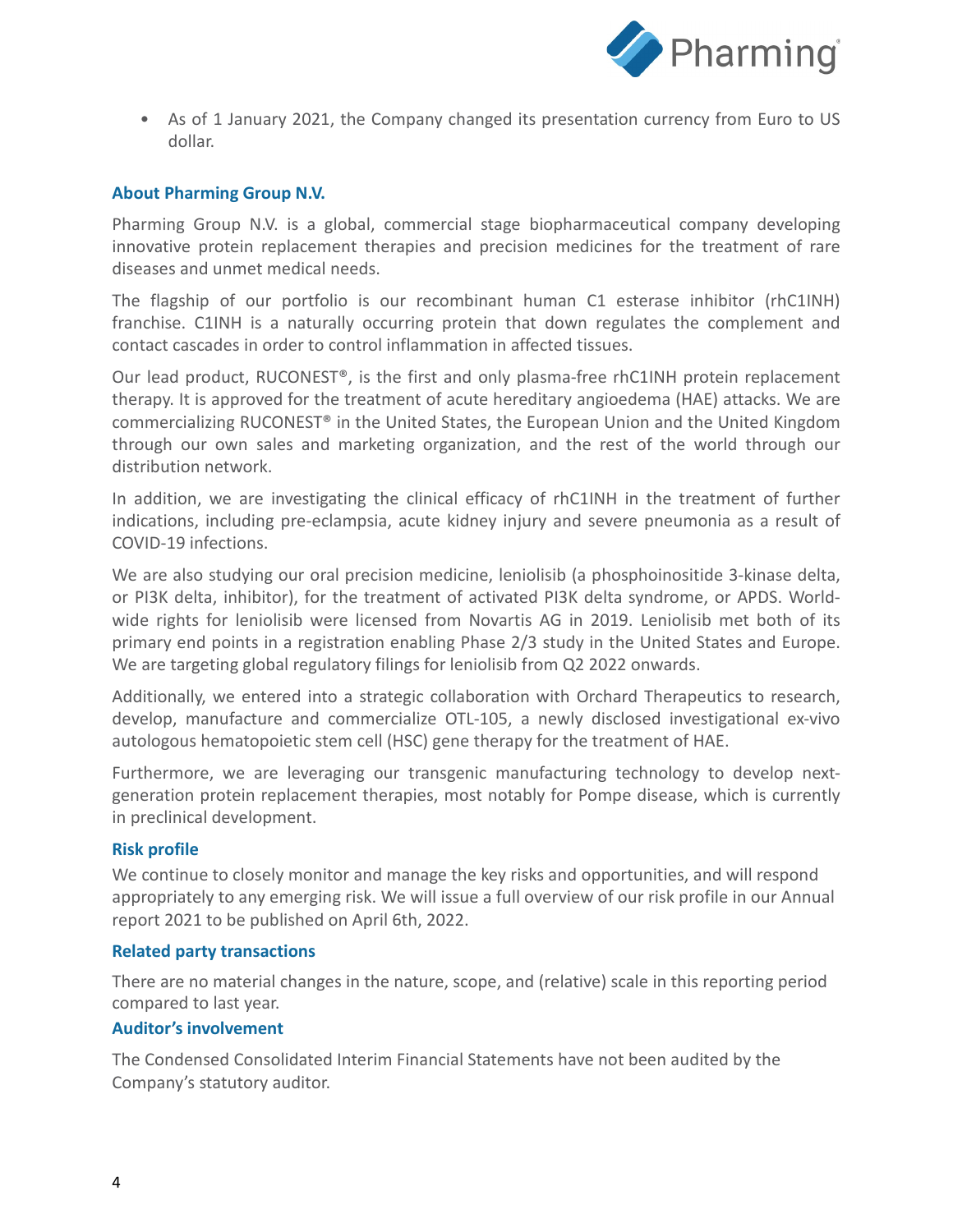

#### **Forward-looking Statements**

*This press release contains forward-looking statements, including with respect to timing and progress of Pharming's preclinical studies and clinical trials of its product candidates, Pharming's clinical and commercial prospects, Pharming's ability to overcome the challenges posed by the COVID-19 pandemic to the conduct of its business, and Pharming's expectations regarding its projected working capital requirements and cash resources, which statements are subject to a number of risks, uncertainties and assumptions, including, but not limited to the scope, progress and expansion of Pharming's clinical trials and ramifications for the cost thereof; and clinical, scientific, regulatory and technical developments. In light of these risks and uncertainties, and other risks and uncertainties that are described in Pharming's 2020 Annual Report and the Annual Report on Form 20-F for the year ended December 31, 2020 filed with the U.S. Securities and Exchange Commission, the events and circumstances discussed in such forward-looking statements may not occur, and Pharming's actual results could differ materially and adversely from those anticipated or implied thereby. Any forward-looking statements speak only as of the date of this press release and are based on information available to Pharming as of the date of this release.*

#### **Inside Information**

*This press release relates to the disclosure of information that qualifies, or may have qualified, as inside information within the meaning of Article 7(1) of the EU Market Abuse Regulation.*

#### **For further public information, contact:**

*Pharming Group, Leiden, The Netherlands* Sijmen de Vries, CEO: T: +31 71 524 7400 Susanne Embleton, Investor Relations Manager: T: +31 71 524 7400 E: investor@pharming.com *FTI Consulting, London, UK* Victoria Foster Mitchell/Alex Shaw T: +44 203 727 1000 *FTI Consulting, USA* Jim Polson T: +1 (312) 553-6730 *LifeSpring Life Sciences Communication, Amsterdam, The Netherlands* Leon Melens T: +31 6 53 81 64 27 E: pharming@lifespring.nl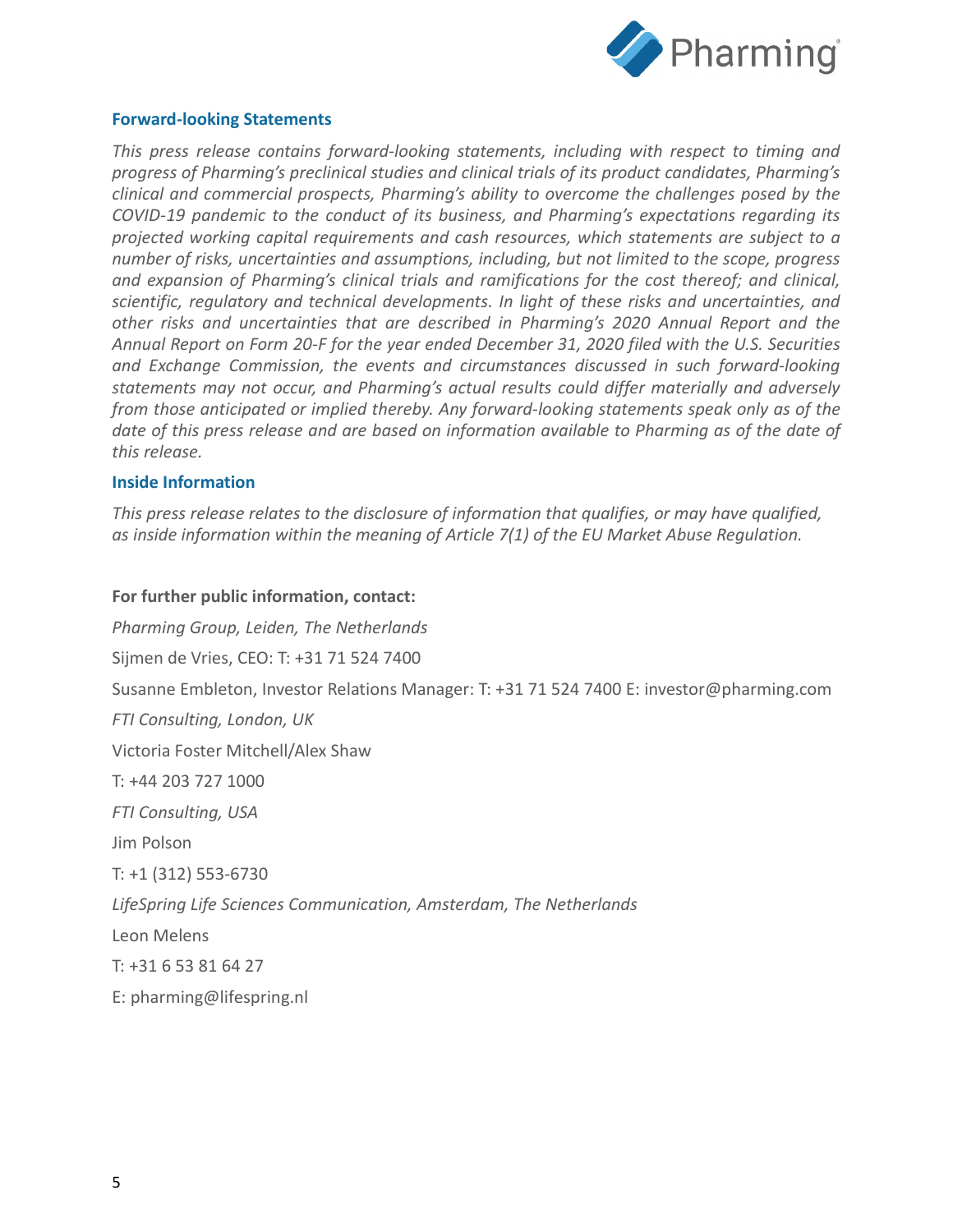

# **Conference call dial-in information**

# *Thursday March, 17, 2022 14:00CET/09:00ET*

*Please note, the Company will only take questions from dial-in attendees.*

#### *Dial-in details:*

- Netherlands (Local) 085 888 7233
- United Kingdom 0800 640 6441
- United Kingdom (Local) 020 3936 2999
- United States (Local) 1 646 664 1960
- All other locations +44 20 3936 2999

**Access code: 847189**

#### *Conference call webcast Link:*

https://webcast.openbriefing.com/pharming-fy21/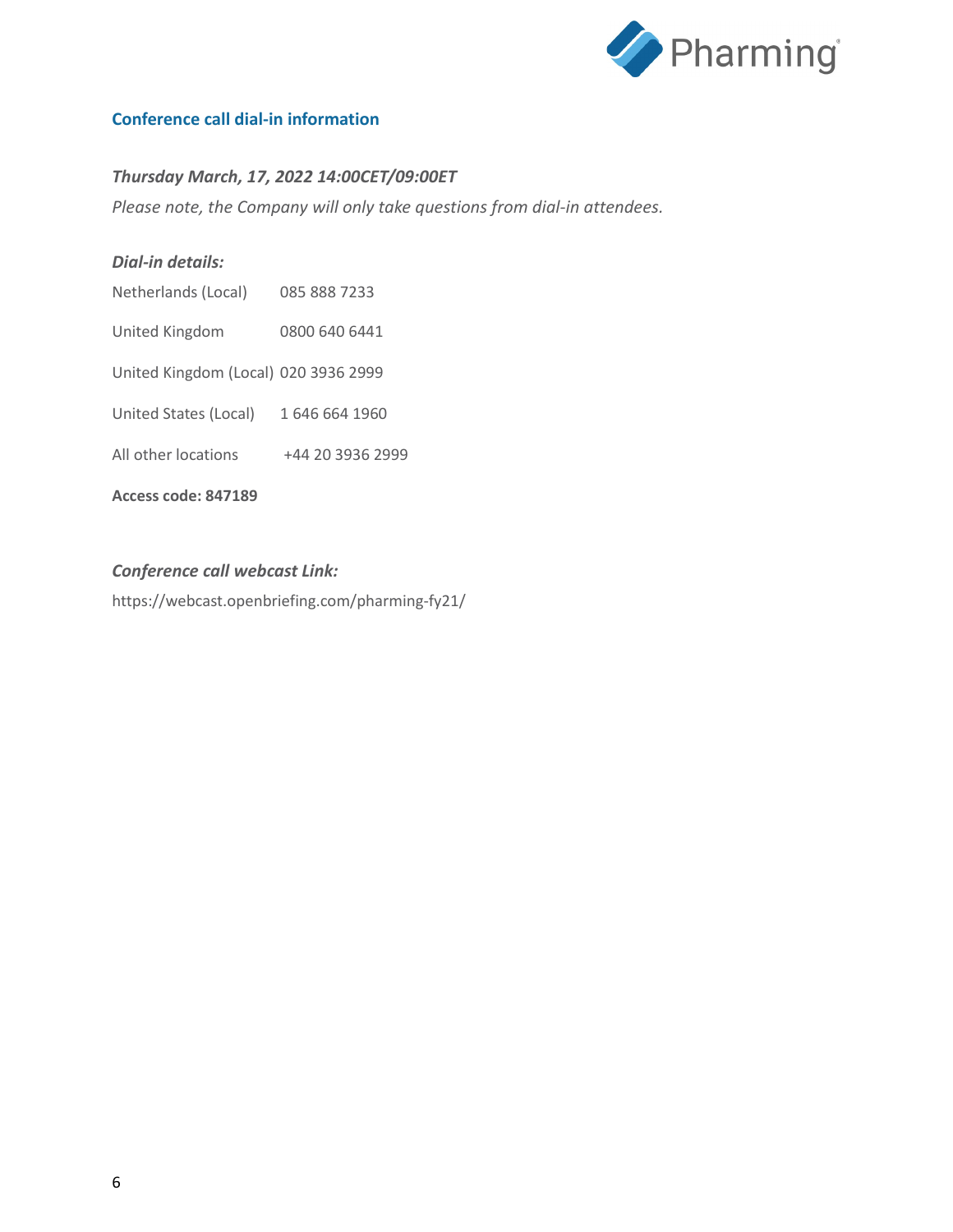

# **Chief Executive Officer's Review**

# *Building on strong foundations and investing to support sustainable long-term growth*

Following several years of increasing profitability, during 2021 we undertook a number of strategic steps to support long-term growth, including significant investment to expand our commercial business and pipeline. These investments were possible due to the continuing strong sales performance of our lead product, RUCONEST®, for the treatment of acute hereditary angioedema (HAE).

In line with our strategy, we have continued to expand the global reach of patients benefiting from RUCONEST®, with increasing patient enrollment and product demand, despite increasing competition and the impact of COVID-19 in early 2021 on sales and marketing activities, and patient hospitals visits. In terms of our global commercial footprint for RUCONEST®, we entered Spain and secured a distribution agreement with NewBridge Pharmaceuticals for several North-African and Middle-Eastern territories. Lastly, due to the strong sales performance of RUCONEST®, we were able to pay a final US\$25 million installment to Bausch Health as agreed as part of the re-acquisition of US commercial rights to the product in 2016. With a continued need for safe and reliable acute treatment options for HAE, despite an increase in prophylactic treatment options, we remain confident in the ongoing demand for RUCONEST®.

Importantly, we have focused on the development of our late-stage asset, leniolisib, which we in-licensed from Novartis in 2019. Following the successful completion of patient enrollment in the pivotal Phase II/III study of leniolisib for the treatment of activated phosphoinositide 3 kinase delta (PI3Kδ) syndrome (APDS) in June 2021, we focused on increasing our investment in launch preparations for the product. This included entering into a collaboration with Invitae Corporation (NYSE: NVTA, "Invitae"), a leading medical genetics company, to launch a sponsored genetic testing program, navigateAPDS, designed to assist clinicians in identifying patients and their family members with APDS. The program offers eligible patients suffering from primary immunodeficiency diseases free-of-charge genetic testing to confirm an APDS diagnosis, which may lead to earlier diagnosis.

Our investment in leniolisib was validated in January 2022 with the publication of positive topline data from the pivotal trial, which met both co-primary endpoints and demonstrated the clinical efficacy of leniolisib over placebo. We now plan to begin to submit global regulatory filings for leniolisib to the US Food and Drug Administration, the European Medicines Agency and the UK Medicines and Healthcare products Regulatory Agency starting in Q2 2022. Further clinical work will be undertaken in pediatric populations and a registration-enabling study for Japan to grow the potential market for leniolisib. We also expect continued significant investment in launch preparation for the product, which is anticipated from Q1 2023 onwards, dependent on regulatory approval. Importantly, given the small specialist prescribing base, we are able to leverage our existing commercial infrastructure for RUCONEST® in HAE for the commercialization of leniolisib in APDS. We look forward to diversifying our commercial portfolio with the launch of our second product.

Also in line with our strategy to leverage our in-house expertise, we signed a strategic collaboration with Orchard Therapeutics, a global gene therapy leader, to research, develop,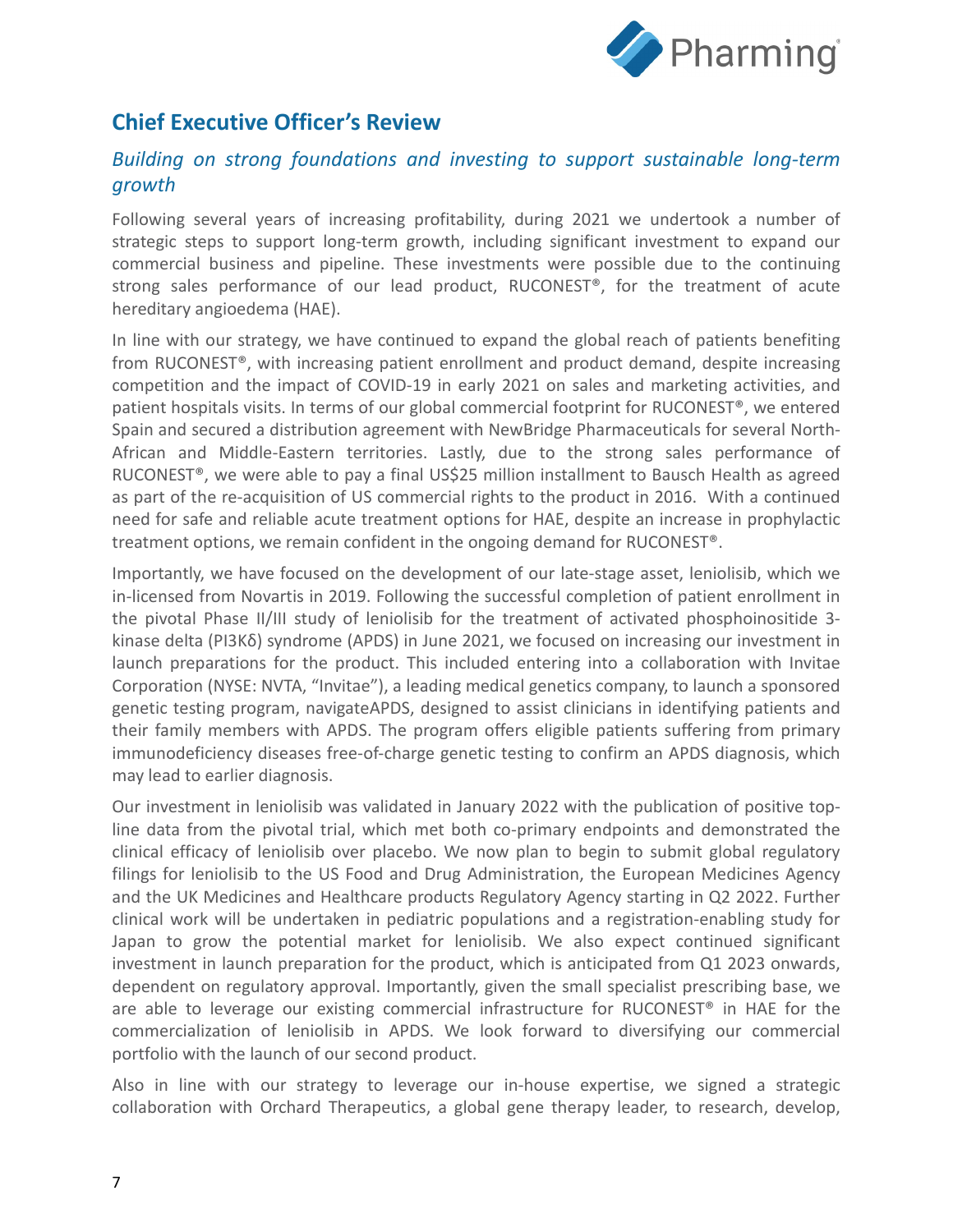

manufacture and commercialize OTL-105, a newly disclosed investigational ex-vivo autologous hematopoietic stem cell (HSC) gene therapy for the treatment of hereditary angioedema (HAE). This partnership reinforces our long standing commitment to HAE patients and treating physicians to provide a potential cure for the disease.

Also as part of the diversification of our asset base, we refocused efforts away from several internal early-stage projects, including the building of our own Drug Substance Processing plant for RUCONEST®, as we were able to continue our manufacturing contract with Sanofi for another five years, with options for further extensions. These decisions meant that we impaired past investments for an amount of US\$5.4 million, but will be saving planned capital expenditures of well over US\$40 million going forward.

Lastly, we have invested in our compliance and internal control systems and saw increased insurance costs. The Company believes that this increase, necessitated by Pharming's additional Nasdaq listing, is likely to be offset by the benefits of expanded access to capital that this US listing provides. We have therefore entered 2022 on a solid footing, which will allow us to make further investments as we prepare for our next stage of growth, including our continued strategy for licensing or acquiring additional late-stage assets for unmet medical needs in rare or ultra-rare diseases to further accelerate our growth trajectory. This is supported by a strong balance sheet and bolstered by US\$40 million in saved capital expenditures and access to US capital markets.

# *Impact of COVID-19*

In 2021 there was no impact on the upscaling or continued production of RUCONEST® and leniolisib, and no impact on the availability or distribution of RUCONEST® to HAE patients as a result of the pandemic, which has continued into 2022. Throughout the year, we continued to comply with international guidance and requirements across our operations to prioritize the health and safety of our employees. Over the course of the year we experienced impacts on our sales and marketing activities, delay in clinical development across our existing pipeline, and supply chain disruptions for manufacturing consumables.

# *Organizational changes to support future growth*

2021 marked a transformational year for our Executive Committee and Board of Directors. Anurag Relan became Chief Medical Officer following the departure of Bruno Giannetti, Robert Friesen was hired as Chief Science Officer, and Ruud van Outersterp became Chief Ethics and Compliance Officer following the departure of Anne-Marie de Groot. Upon nomination by the Board of Directors, Steven Baert, Leon Kruimer, and Jabine van der Meijs were appointed Non-Executive Directors to the Board at the Company's Annual General Meeting of Shareholders in May of 2021.

In addition to these Executive and Board appointments, we have recruited a number of experienced new colleagues across the business during the year, to expand our existing capabilities to support future growth. Pharming's headcount (FTE) at the end of 2021 was 300, an increase of 71 compared to the end of 2020.

These changes come at an important time in the Company's evolution as we build a sustainable business and create long-term value for all our stakeholders.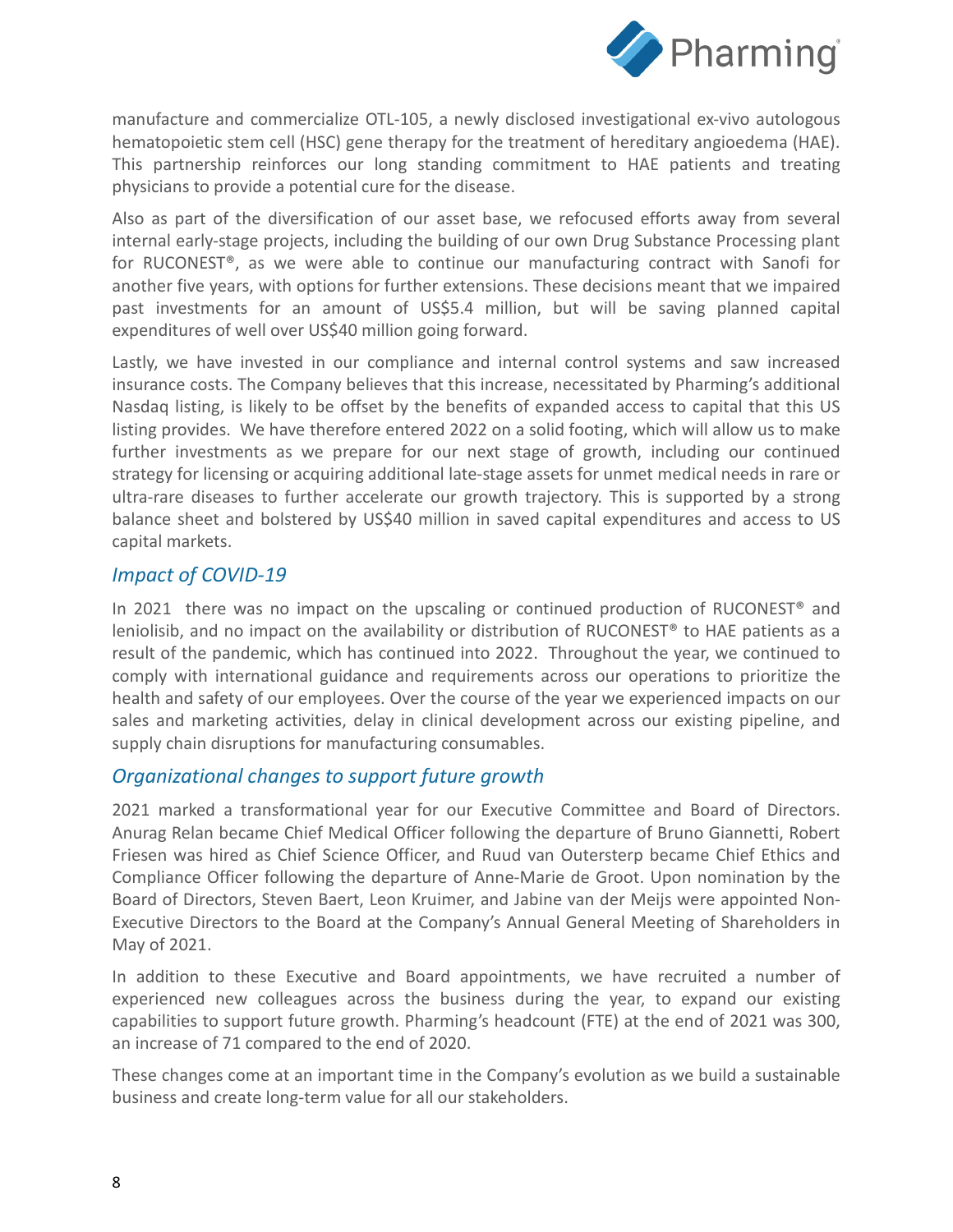

# **Financial Review**

| Amounts in US\$m except per share data | 2021  | 2020  | % Change |
|----------------------------------------|-------|-------|----------|
| <b>Income Statement</b>                |       |       |          |
| Revenues                               | 198.9 | 212.2 | $(6)$ %  |
| Gross profit                           | 177.7 | 188.6 | $(6)$ %  |
| Operating profit                       | 13.6  | 76.3  | (82)%    |
| Profit for the year                    | 16.0  | 37.7  | (58)%    |
| <b>Balance Sheet</b>                   |       |       |          |
| Cash & marketable securities           | 193.0 | 206.7 | $(7)$ %  |
| <b>Share Information</b>               |       |       |          |
| Basic earnings per share (US\$)        | 0.025 | 0.058 | (57)%    |
| Diluted earnings per share (US\$)      | 0.023 | 0.055 | (58)%    |

In 2021, Pharming's revenues decreased by 6% to US\$198.9 million and operating profit decreased by 82% to US\$13.6 million. Net profit decreased by 58% to US\$16.0 million. This section will further elaborate on Pharming's financial performance in 2021.

### **Revenues and Gross Profit**

The decrease in revenues was primarily a result of lower sales of RUCONEST<sup>®</sup> in the US market (US\$193.4 million in 2021 compared to US\$202.7 million in 2020). In the US, there was a surge in COVID-19 cases at the end of 2020 and into 2021, which led to some patients pre-filling of RUCONEST® prescriptions in Q4 2020. It also resulted in the temporary closure of the majority of physician offices, causing a reduction in routine and diagnostic patient visits and a slowdown of annual renewals of prescriptions. The combination of these factors led to lower prescription refill rates by patients still using their additional RUCONEST® stock from Q4 2020 and a reduction in new patient enrollments in the first part of Q1 2021. During the remainder of the year, these trends were reversed, with a significant increase in new patient enrollments.

Revenues in Europe decreased to US\$4.9 million in 2021 (from US\$8.2 million in 2020). This decrease was mainly caused by phasing of ordering. Pharming continues to build its EU commercial infrastructure and expand into new territories. Revenue in Rest of the World (excluding Europe) decreased to US\$0.5 million (from US\$1.3 million in 2020).

Cost of sales decreased by 10% from US\$23.5 million in 2020 to US\$21.1 million in 2021. Costs of sales related to product sales in 2021 amounted to US\$19.1 million (2020: US\$23.5 million). The remainder of costs in 2021 (US\$2.0 million) stems from impairment charges on inventory designated for commercial activities. No such impairment charges were applicable for 2020.

Gross profit decreased US\$10.9 million, or 6%, from US\$188.6 million for the year ended 31 December 2020 to US\$177.7 million for the year ended 31 December 2021. The main reasons for this decrease were the reduction in sales in the US and EU and accompanying decrease in cost of sales.

### **Other Operating Costs and Operating Profit**

Other operating costs increased to US\$166.8 million for the year ended 31 December 2021 from US\$114.2 million for the year ended 31 December 2020. This cost increase of US\$52.6 million caused operating profit for the year 2021 to decrease by 82% to US\$13.6 million, from US\$76.3 million in 2020.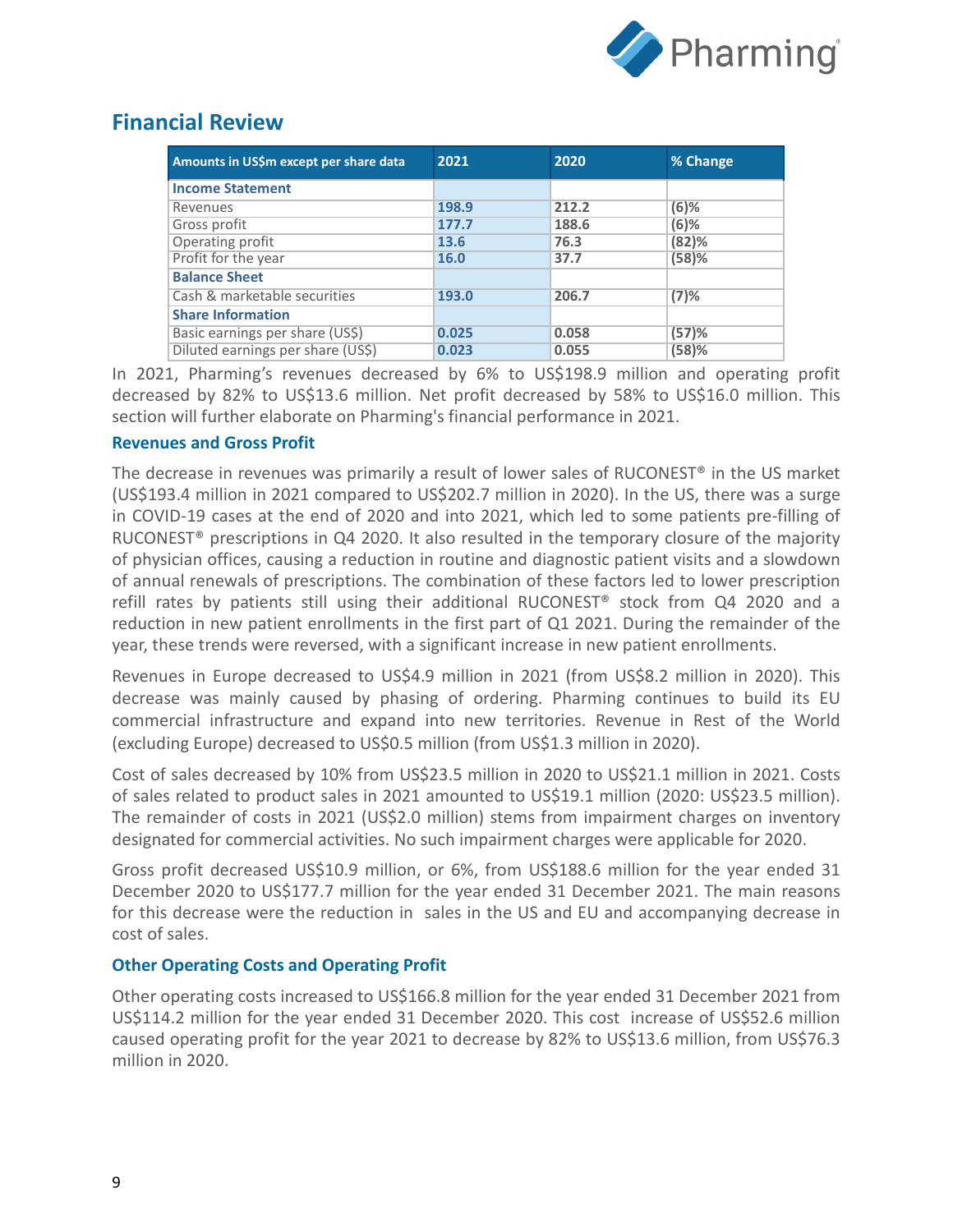

The costs for 2021 increased mainly due to investments in Pharming's long term growth. Key elements are significant investments in the pipeline, including one-off costs of the upfront payment of US\$13.1 million to in-license OTL-105 from Orchard Therapeutics and pre-launch marketing preparations and manufacturing costs for leniolisib (US\$11.6 million). The organization was enhanced to support growth, so employee numbers increased (US\$8.2 million). Insurance costs increased due to the Nasdaq listing (US\$5.5 million).

In addition, impairment losses on tangible and intangible assets were realized: US\$5.4 million from the cancelled downstream production plant and US\$4.8 million related to the cancelled development of RUCONEST® in a more convenient form for patients.

#### **Financial income and expenses**

Other finance income increased by US\$14.2 million, from US\$0.7 million for the year ended 31 December 2020 to US\$14.9 million for the year ended 31 December 2021. This increase was primarily due to the significant increase in the US dollar versus the Euro during 2021. Significant favorable currency effects (US\$14.8 million) were incurred on the cash balances in US dollars.

Other finance expenses decreased by US\$27.1 million, from US\$33.3 million for the year ended 31 December 2020 to US\$6.2 million for the year ended 31 December 2021. This decrease was primarily due to the significant increase in the exchange rate of the US dollar versus the Euro during 2021, as mentioned in finance income. Furthermore, in 2020 settlement fees and expenses of US\$4.3 million were paid back and extinguished the loan from Orbimed Advisors completely. In 2021, no settlement fees were paid. Finally, the final milestone of the contingent consideration which formed part of the re-acquisition transaction for North American commercial rights for RUCONEST® was triggered in Q4 2020, with the relating finance expenses of US\$3.7 million. No such expenses are applicable for 2021.

#### **Income tax expense**

Income tax expense increased US\$0.8 million from US\$6.3 million for the year ended 31 December 2020 to US\$7.1 million for the year ended 31 December 2021, despite a lower profit before tax for the year 2021 compared to 2020. The increase is caused by increased foreign tax rate differential (US\$1.4 million), increased changes in non-taxable income (US\$1.7 million), increased changes in statutory applicable tax rate affecting the deferred tax expense (US\$2.3 million) and other smaller differences (US\$0.7 million). These increases are offset by a lower taxable income (US\$5.3 million).

#### **Profit for the year**

Total net profit in 2021 of US\$16.0 million represented a decrease of 58% over 2020 (US\$37.7 million). The decrease is mainly caused by an increase in operating costs, due to company growth, investments in Pharming's product pipeline and impairment charges on the cancelled downstream production facility. These increased costs are partly offset by favorable currency exchange effects.

#### **Intangible assets**

In 2021, intangible assets decreased by US\$10.2 million from US\$94.1 million in 2020 to US\$83.8 million in 2021. The decrease is caused by regular amortization (US\$4.1 million), impairment charges (US\$5.1 million) and foreign currency effects (US\$7.1 million), partly offset by investments in assets (US\$6.0 million).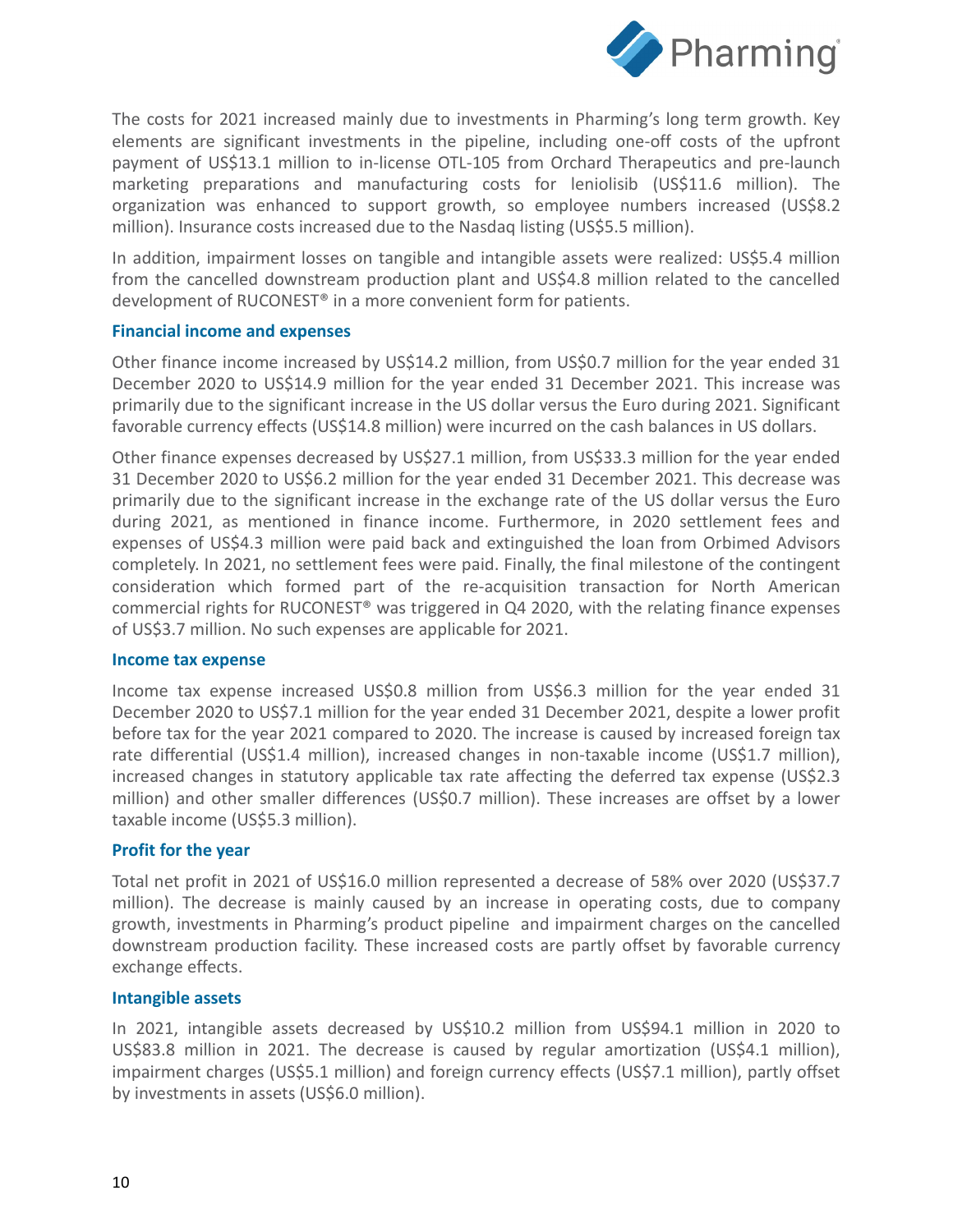

# *Amortization*

This relates to regular amortization of the re-acquired rights related to the acquisition of all North American commercialization rights from Bausch Health in 2016 and the acquisition of all European commercialization and distribution rights from Swedish Orphan International AB ("Sobi") in 2020. Amortization is charged based on the economic lifetime of the intangible asset. The economic lifetime of the North American commercialization rights from Bausch Health is 20 years, where the economic lifetime of the European commercialization and distribution rights from Swedish Orphan International AB is 12 years. This estimate did not change compared to previous year.

### *Impairment charges*

In 2018, the Company started to modify the current product RUCONEST<sup>®</sup> for more convenient forms of administration for use by the patient. This was expected to have resulted in better variants of the existing product. A total amount of US\$4.6 million for the new variant prioritized version has been recognized as an internally generated intangible asset as at 31 December 2019. In 2020, the Company incurred development costs of US\$0.2 million, while in 2021 no costs were incurred given a re-prioritization of the effort invested in the Company's pipeline assets. The cost of the asset has been fully impaired in 2021 as the development program of the variant has been hibernated, resulting in an impairment charge of US\$4.8 million.

In 2014, the Company acquired assets from Transgenic Rabbit Models SASU, for a total amount of US\$0.5 million, which was recognized as intangible assets related to development costs of two new product leads: alpha-glucosidase for Pompe disease and alpha-galactosidase for Fabry's disease. Given a re-prioritization of the effort invested in the Company's pipeline asset, the board of directors decided to fully impair the asset relating to alpha-galactosidase for Fabry's disease, resulting in an impairment charge of US\$0.3 million.

### *Investments*

Investments in intangible assets relate to software and the Novartis license.

Assets acquired related to software (US\$3.4 million) mainly relate to the implementation of Pharming's new ERP system SAP S/4HANA. The new ERP system was implemented and operational as of January 1st, 2022 and hence no amortization charges are applicable for 2021.

In 2021, the Company paid US\$2.6 million to Novartis for additional development. In August 2019, Pharming entered into a development collaboration and license agreement with Novartis to develop and commercialize Leniolisib, a small molecule phosphoinositide 3-kinase delta (P13Kδ) inhibitor being developed by Novartis to treat patients with Activated Phosphoinositide 3-kinase Delta Syndrome ("APDS"). The asset is not subject to amortization during 2021. Amortization will start when leniolisib is approved for commercialization.

### **Property, plant and equipment**

Property, plant and equipment increased from US\$12.2 million for the year ended 31 December 2020 to US\$13.2 million for the year ended 31 December 2021. In 2021, the Company had capital expenditures of US\$10.7 million (2020: US\$4.7 million), mainly related to new production facilities and machinery and equipment. As a result of our renewed strategic manufacturing partnership with long-term manufacturing partner Sanofi S.A., and following careful consideration, specifically regarding recently significantly increased fit-out costs, the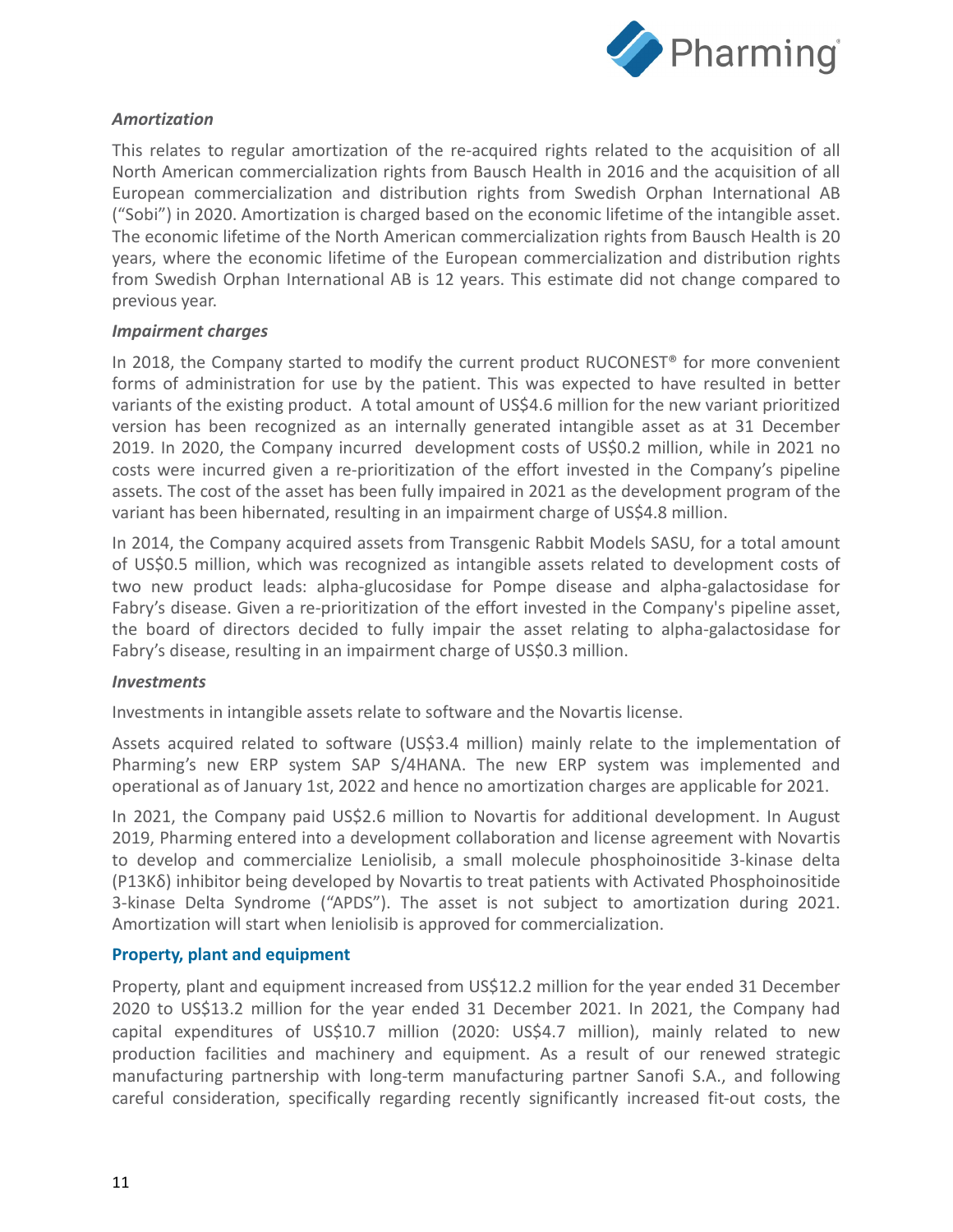

Company decided to have the construction of the new building completed, but no longer pursue the realization of its own downstream production capacity at Pivot Park in Oss. Pharming will continue to use the building under construction for alternative purposes. This decision resulted in an impairment of capitalized fit-out costs in assets under construction of US\$5.4 million. Of this amount, a total US\$4.4 million is part of investments in 2021. The remainder of the increase is partly offset by regular depreciation (US\$3.2 million) and foreign currency effects US\$0.9 million.

#### **Right-of-use assets**

The right of use assets increased by US\$10.5 million to US\$19.9 million per the year ended 31 December 2021 (2020: US\$9.4 million). Investments (US\$14.2 million) in 2021 primarily relate to new lease contracts for our operational facilities in the Netherlands. These investments are partly offset by regular depreciation (US\$2.8 million) and foreign currency effects (US\$0.9 million).

#### **Inventories**

Inventories increased from US\$21.2 million for the year ended 31 December, 2020 to US\$27.3 million for the year ended 31 December 2021, largely due to an increase in work in progress inventory anticipating sales growth.

#### **Cash and cash equivalents**

Cash and cash equivalents, together with restricted cash decreased to US\$193.0 million at the year end 2021, compared with US\$206.7 million for the year ended 31 December 2020. This was as a result of positive cash flows from operating activities of US\$37.8 million remaining after the US\$13.1 million one- off payment to Orchard Therapeutics and reduced by investments and negative financing cash flows totaling US\$49.3 million. These US\$49.3 million include investments in production facilities and the payment of the final US\$25.0 million milestone to Bausch Health Inc. in Q2 2021 in relation to the re-acquisition of the North American RUCONEST® commercialization rights in 2016.

### **Equity**

The equity position increased by US\$9.5 million from US\$183.4 million for the year ended 31 December 2020 to US\$192.9 million for the year ended 31 December 2021, mainly due to the changes in the net result achieved by Pharming (US\$16.0 million) and transactions recognized directly in equity, relating to share based compensation and exercised options (US\$10.6 million), partly offset by other comprehensive income relating to currency translation reserve US\$15.1 million and fair value changes on investments designated as fair value with changes through other comprehensive income US\$2.3 million.

### **Convertible bond**

The convertible bond value has decreased by US\$10.9 million to US\$140.9 million at the year end 2021, coming from US\$151.8 million as per 31 December 2020. This is mainly caused by foreign currency effects of US\$11.7 million, which is partly offset by amortization of transactions costs (US\$0.8 million). During 2021, a total of US\$4.4 million of interest was paid.

#### **Lease liabilities**

Lease liabilities increased by US\$10.7 million from US\$10.2 million as per 31 December 2020 to US\$20.9 million per 31 December 2021. The increase is mainly due to new lease contracts for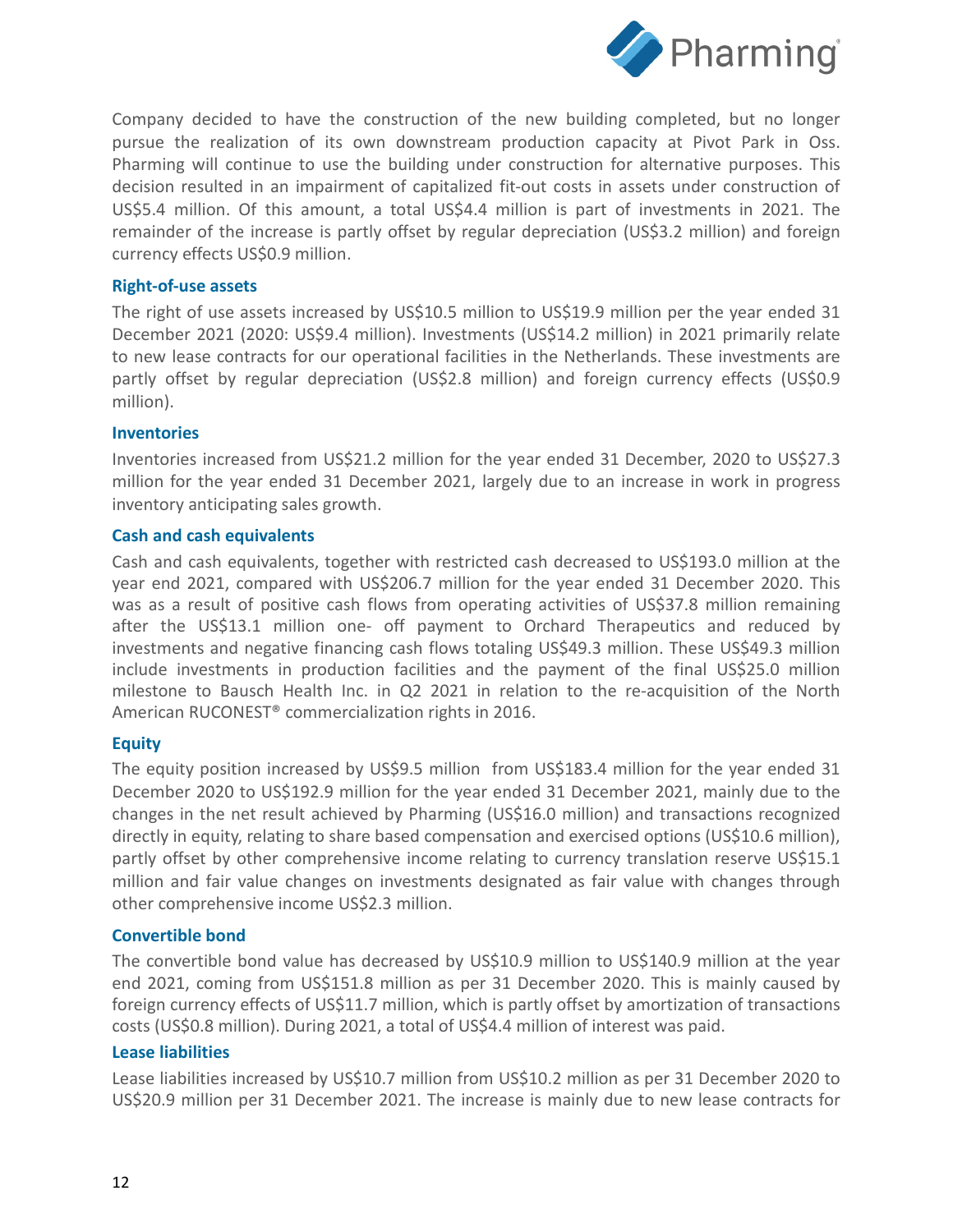

our operational facilities in the Netherlands (US\$14.1 million), partly offset by monthly or quarterly lease payments (US\$3.2 million). The remainder relates to regular accrued interest expenses and foreign exchange effects.

## **Other financial liabilities**

Other financial liabilities decreased by US\$25.0 million during 2021, which is caused by the full repayment of the final US\$25.0 million milestone to Bausch Health Inc. in Q2 2021 in relation to the re-acquisition of the North American RUCONEST® commercialization rights in 2016 (contingent consideration).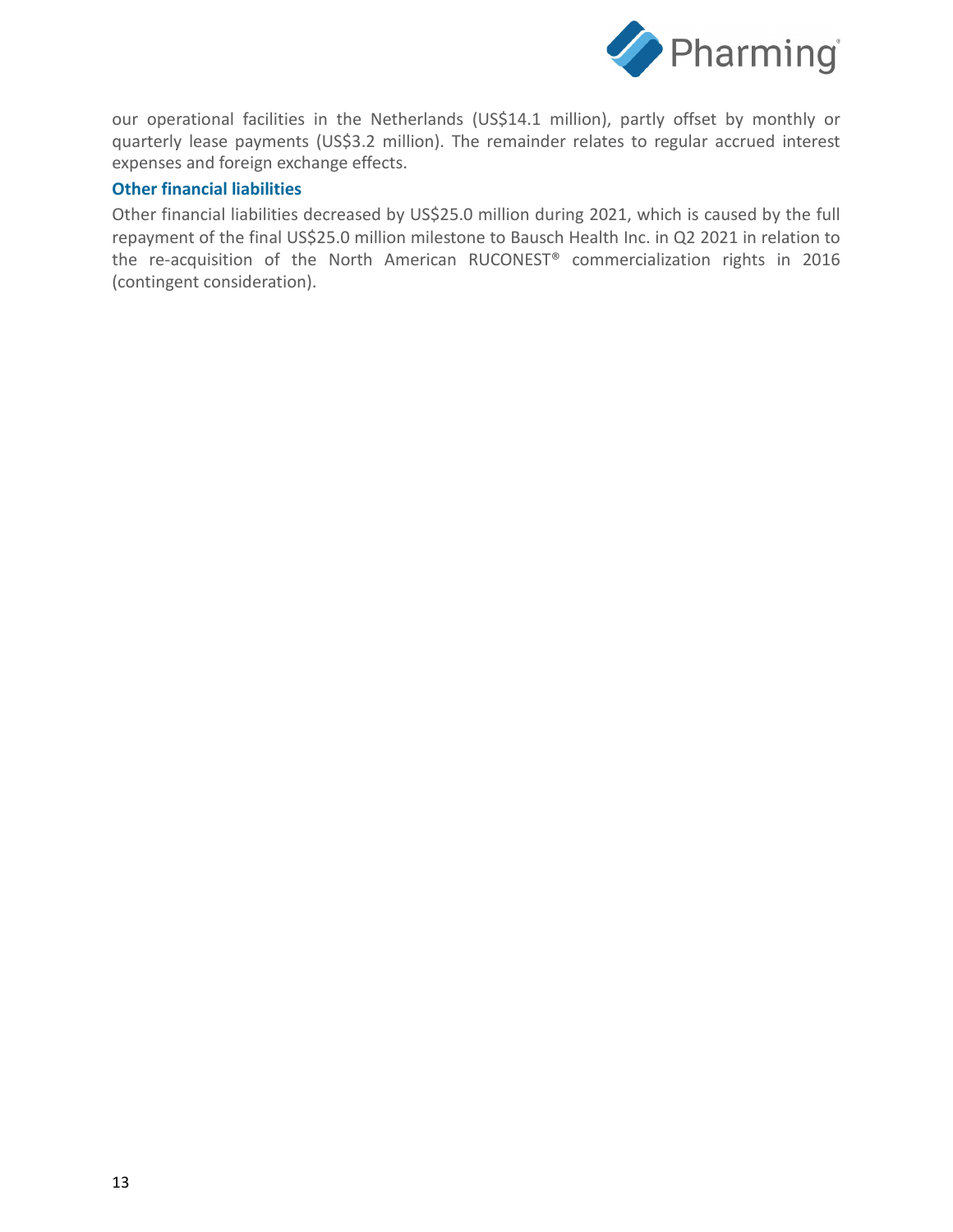

# **Outlook**

For 2022, the Company anticipates:

- A return to single digit growth in Group revenues from RUCONEST<sup>®</sup> sales, driven by the US and expanded EU operations, subject to the progression of the COVID-19 pandemic. Quarterly fluctuations in revenues are expected.
- The submission of leniolisib regulatory filings to FDA and EMA, with commercial launch expected from early Q1 2023 onwards, subject to regulatory approvals.
- The company will invest in this new product opportunity to accelerate future growth. Investments in launch preparations and focused clinical development for leniolisib will significantly increase and will significantly impact profit. With continued cash flow from RUCONEST® to fund these investments, no additional financing to support the current business is expected.
- Focused investment in potential acquisitions and in-licensing of new late-stage development opportunities and assets in rare and ultra-rare diseases. Financing, if required, would come via a combination of our strong balance sheet and access to capital markets.
- *•* Continued focus on our strategic development, ensuring Pharming's growth through developed assets and a potentially expanded pipeline of in-licensed products to provide further life-saving therapies for patients with unmet medical needs and increase returns for our shareholders.
- Continued close monitoring of the ongoing COVID-19 pandemic and the potential impact on the business.

No further specific financial guidance for 2022 is provided.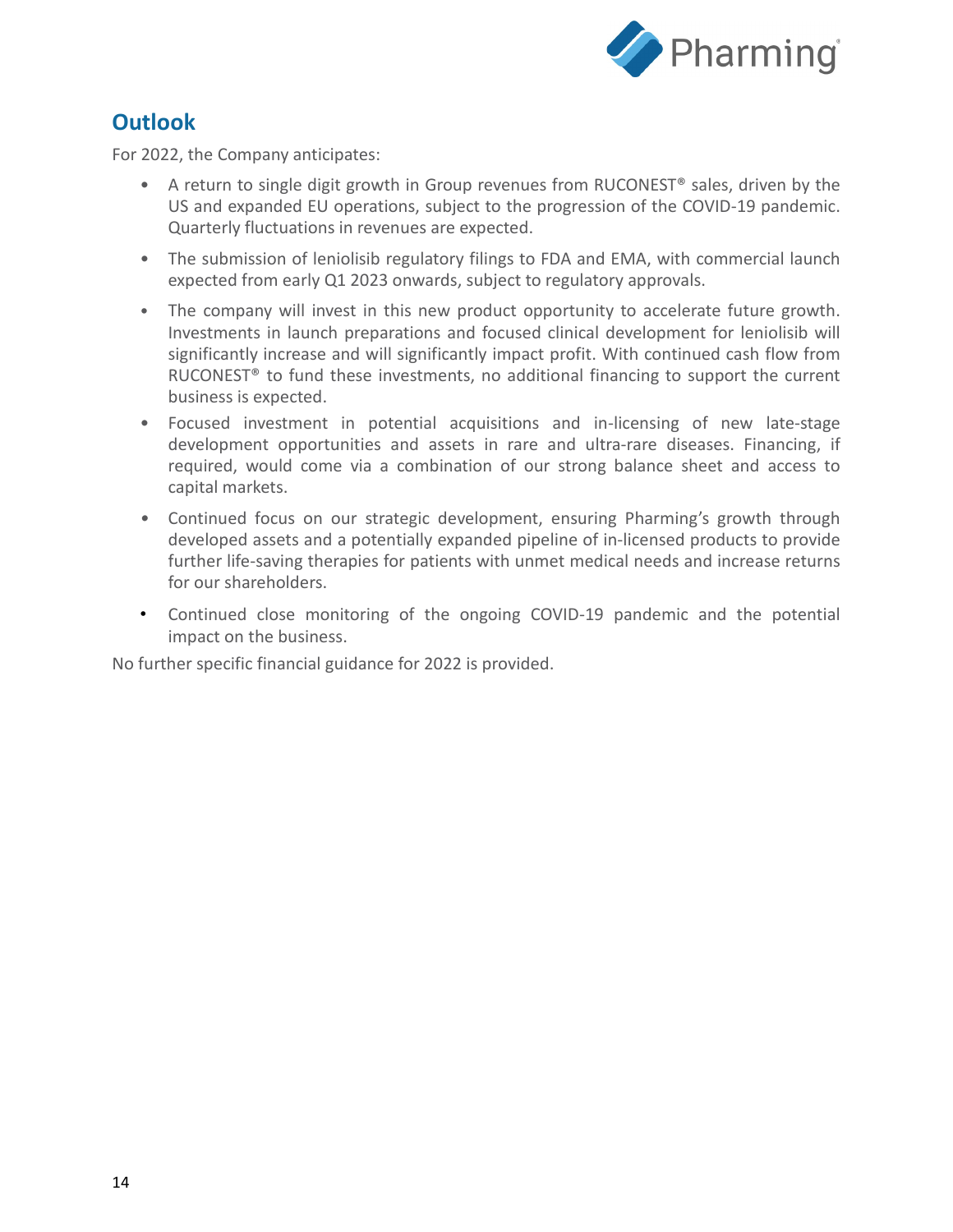

# **Pharming Group N.V.**

# **Condensed Consolidated Financial Statements in US Dollars (unaudited)**

For the year ended 31 December 2021

- Condensed consolidated statement of profit and loss
- Condensed consolidated statement of comprehensive income
- Condensed consolidated balance sheet
- Condensed consolidated statement of cash flow

### **Appendix: Main condensed consolidated Financial Statements reported in Euros (unaudited)**

### **(This appendix is not part of the Condensed Consolidated Financial Statements)**

- Condensed consolidated statement of profit and loss in Euros
- Condensed consolidated statement balance sheet in Euros
- Condensed consolidated statement of cash flows in Euros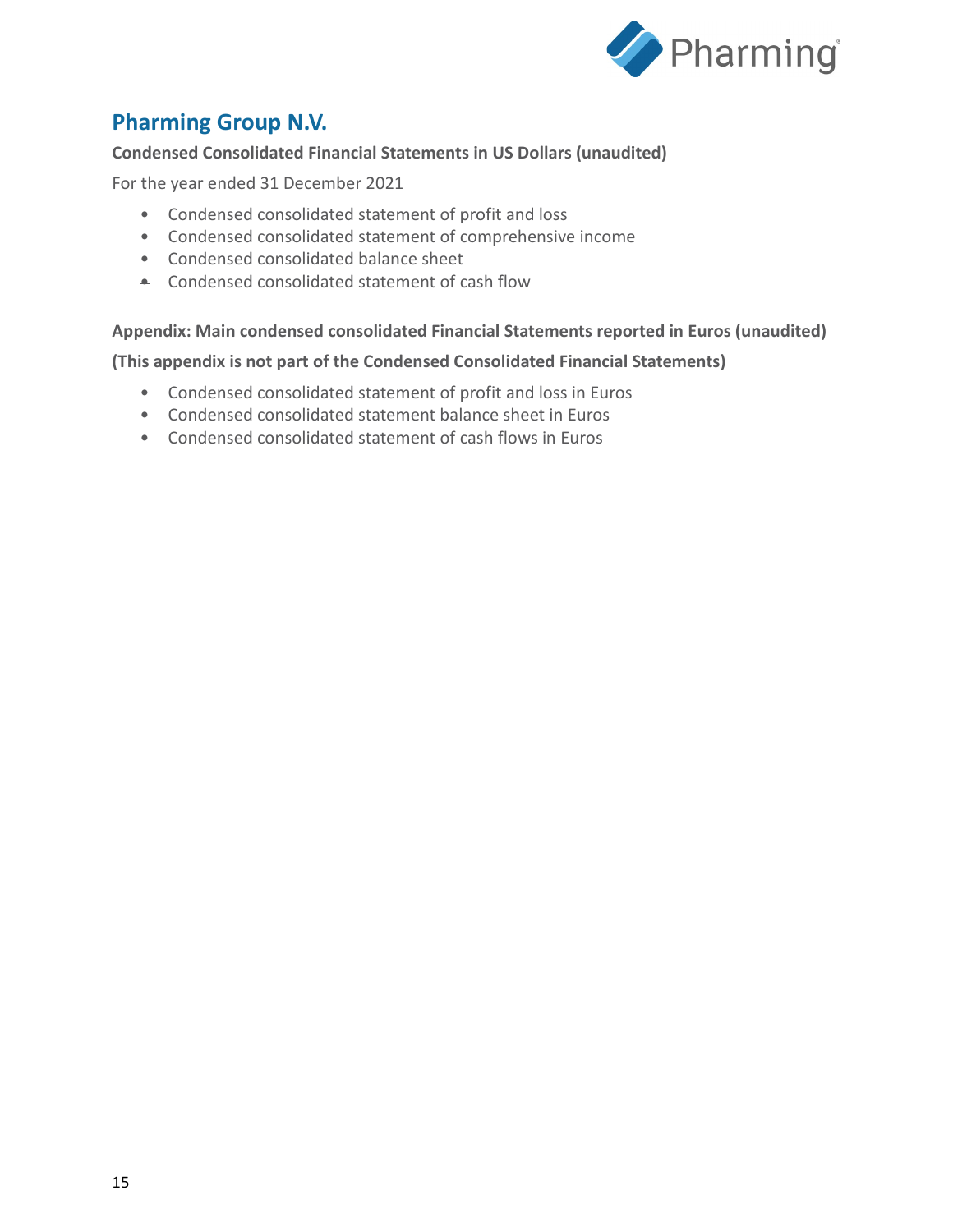

# **CONDENSED CONSOLIDATED STATEMENT OF PROFIT AND LOSS**

#### For the year ended 31 December

| Amounts in US\$ '000                                       | 2021       | 2020       |
|------------------------------------------------------------|------------|------------|
| <b>Revenues</b>                                            | 198,871    | 212,174    |
| <b>Costs of sales</b>                                      | (21, 142)  | (23, 539)  |
| <b>Gross profit</b>                                        | 177,729    | 188,635    |
| Other income                                               | 2,620      | 1,829      |
| Research and development                                   | (70, 369)  | (38, 519)  |
| General and administrative                                 | (36, 974)  | (24, 085)  |
| Marketing and sales                                        | (59, 445)  | (51, 604)  |
| <b>Other Operating Costs</b>                               | (166, 788) | (114, 208) |
| <b>Operating profit</b>                                    | 13,561     | 76,256     |
| Fair value gain (loss) on revaluation derivatives          | 114        | 69         |
| Other finance income                                       | 14,906     | 715        |
| Other finance expenses                                     | (6, 196)   | (33, 308)  |
| Finance result, net                                        | 8,824      | (32, 524)  |
| Share of net profits in associates using the equity method | 694        | 362        |
| <b>Profit before tax</b>                                   | 23,079     | 44,094     |
| Income tax expense                                         | (7,082)    | (6, 348)   |
| Profit for the year                                        | 15,997     | 37,746     |
| Basic earnings per share (US\$)                            | 0.025      | 0.058      |
| Diluted earnings per share (US\$)                          | 0.023      | 0.055      |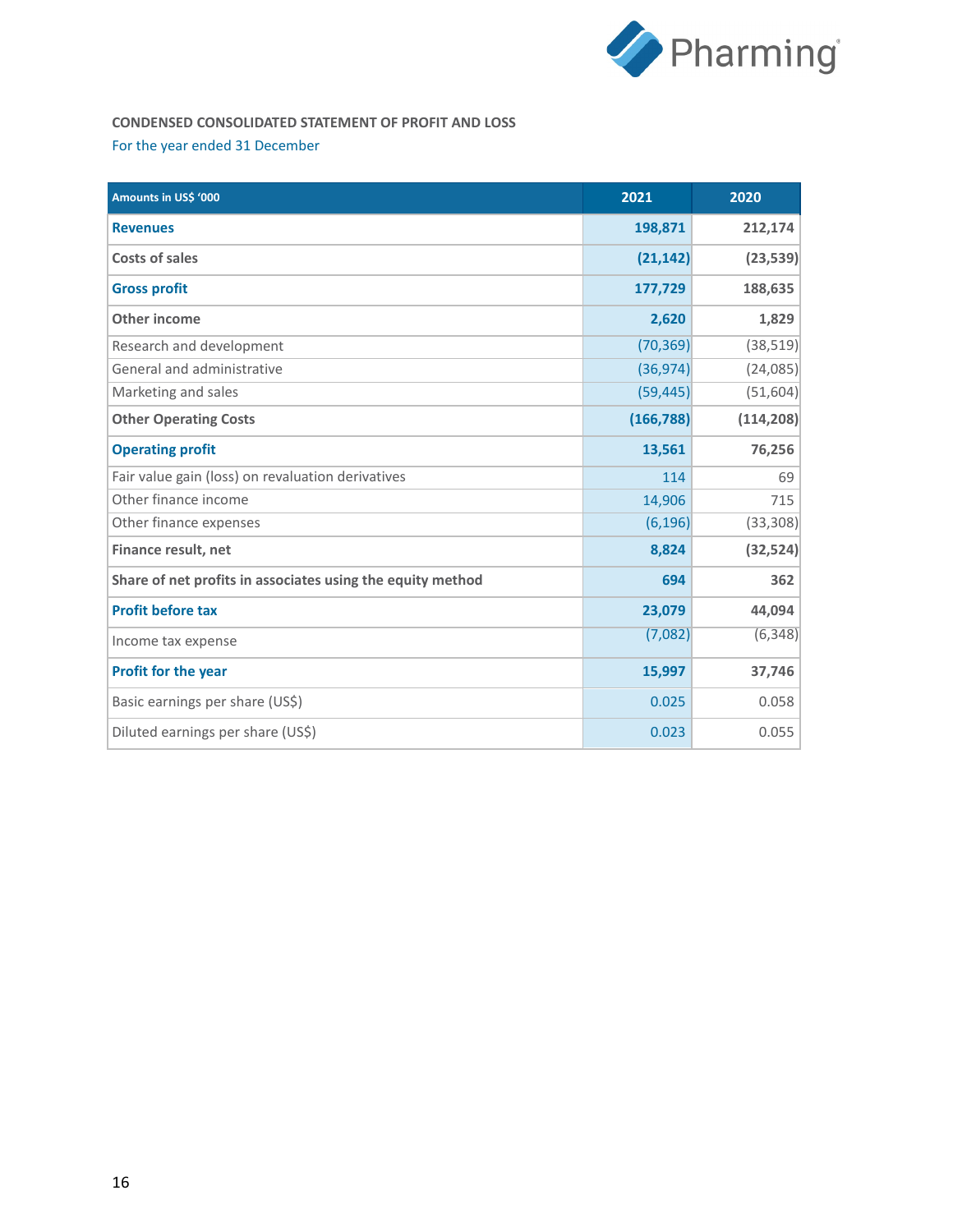

# **CONDENSED CONSOLIDATED STATEMENT OF COMPREHENSIVE INCOME** For the year ended 31 December

| Amounts in USS '000                                           | 2021     | 2020   |
|---------------------------------------------------------------|----------|--------|
| <b>Profit for the year</b>                                    | 15.997   | 37.746 |
| Currency translation differences                              | (14.802) | 14.956 |
| Fair value remeasurement investments                          | (2.283)  |        |
| Items that may be subsequently reclassified to profit or loss | (17.085) | 14.956 |
| Other comprehensive income (loss), net of tax                 | (17.085) | 14.956 |
| Total comprehensive income for the year                       | (1,088)  | 52.702 |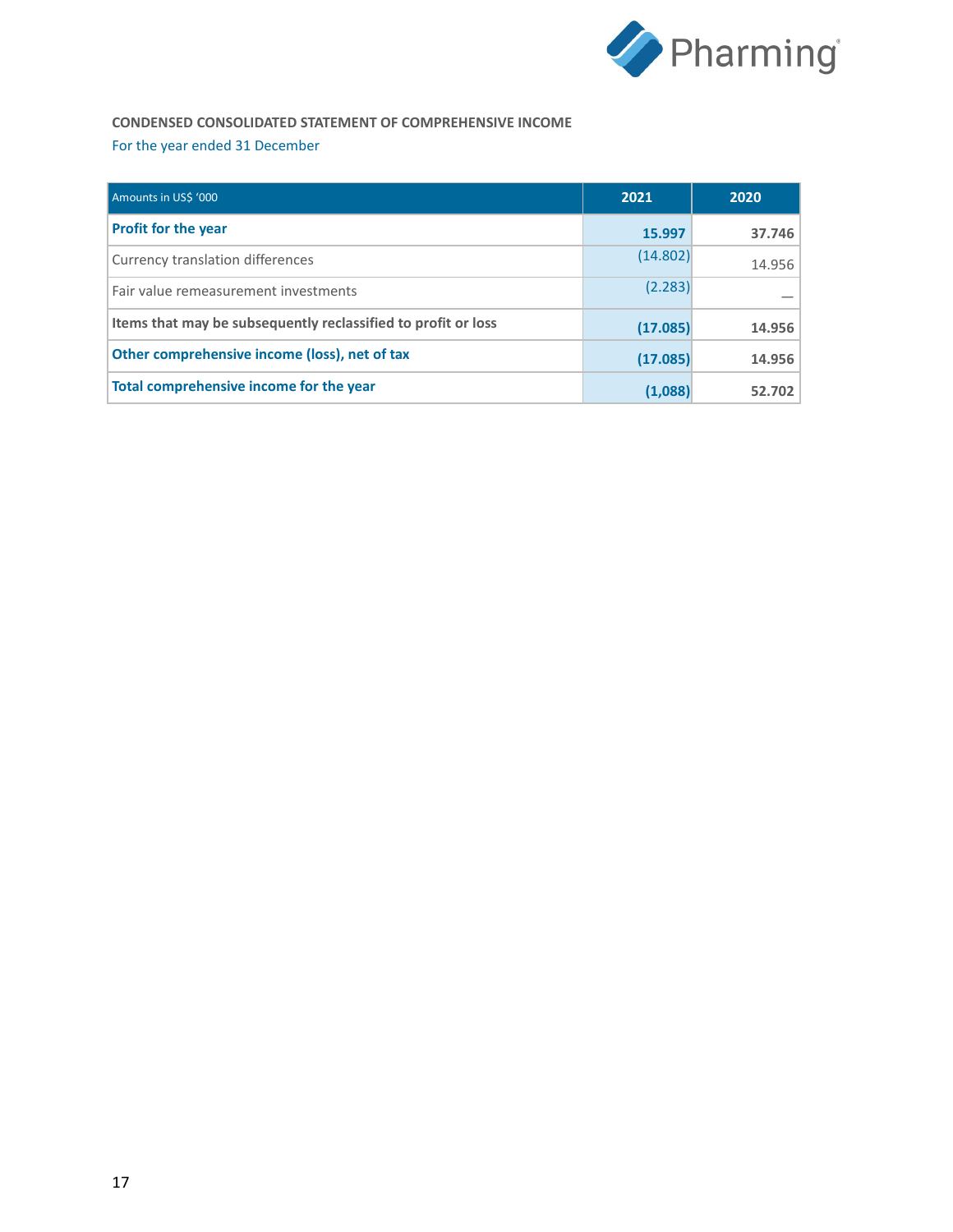

## **CONDENSED CONSOLIDATED BALANCE SHEET**

#### As at 31 December

| Amounts in US\$ '000                                      | 2021           | 2020      |
|-----------------------------------------------------------|----------------|-----------|
| <b>Non-current assets</b>                                 |                |           |
| Intangible assets                                         | 83.834         | 94.083    |
| Property, plant and equipment                             | 13.222         | 12.226    |
| Right-of-use assets                                       | 19.943         | 9.427     |
| Long-term prepayments                                     | 194            | $\Omega$  |
| Deferred tax assets                                       | 21.216         | 31.877    |
| Investment accounted for using the equity method          | 7.201          | 7.118     |
| Investments in equity instruments designated as at FVTOCI | 1.449          | $\Omega$  |
| Restricted cash                                           | 812            | 510       |
| <b>Total non-current assets</b>                           | 147.871        | 155.241   |
| <b>Current assets</b>                                     |                |           |
| Inventories                                               | 27.310         | 21.157    |
| Trade and other receivables                               | 29.983         | 35.901    |
| Restricted cash                                           | 227            | 995       |
| Cash and cash equivalents                                 | 191.924        | 205.159   |
| <b>Total current assets</b>                               | 249.444        | 263.212   |
| <b>Total assets</b>                                       | 397.315        | 418.453   |
| <b>Equity</b>                                             |                |           |
| Share capital                                             | 7.282          | 7.165     |
| Share premium                                             | 453.190        | 445.066   |
| Legal reserves                                            | 2.172          | 19.859    |
| Accumulated deficit                                       | (269.727)      | (288.655) |
| Shareholders' equity                                      | 192.917        | 183.435   |
| <b>Non-current liabilities</b>                            |                |           |
| Convertible bonds                                         | 139.007        | 149.727   |
| Lease liabilities                                         | 18.456         | 8.230     |
| Other financial liabilities                               | 165            | 212       |
| <b>Total non-current liabilities</b>                      | 157.628        | 158.169   |
| <b>Current liabilities</b>                                |                |           |
| Convertible bonds                                         | 1.879          | 2.040     |
| Derivative financial liabilities                          | $\overline{0}$ | 181       |
| Trade and other payables                                  | 42.472         | 47.666    |
| Lease liabilities                                         | 2.419          | 1.962     |
| Other financial liabilities                               | $\overline{0}$ | 25.000    |
| <b>Total current liabilities</b>                          | 46.770         | 76.849    |
| <b>Total equity and liabilities</b>                       | 397.315        | 418.453   |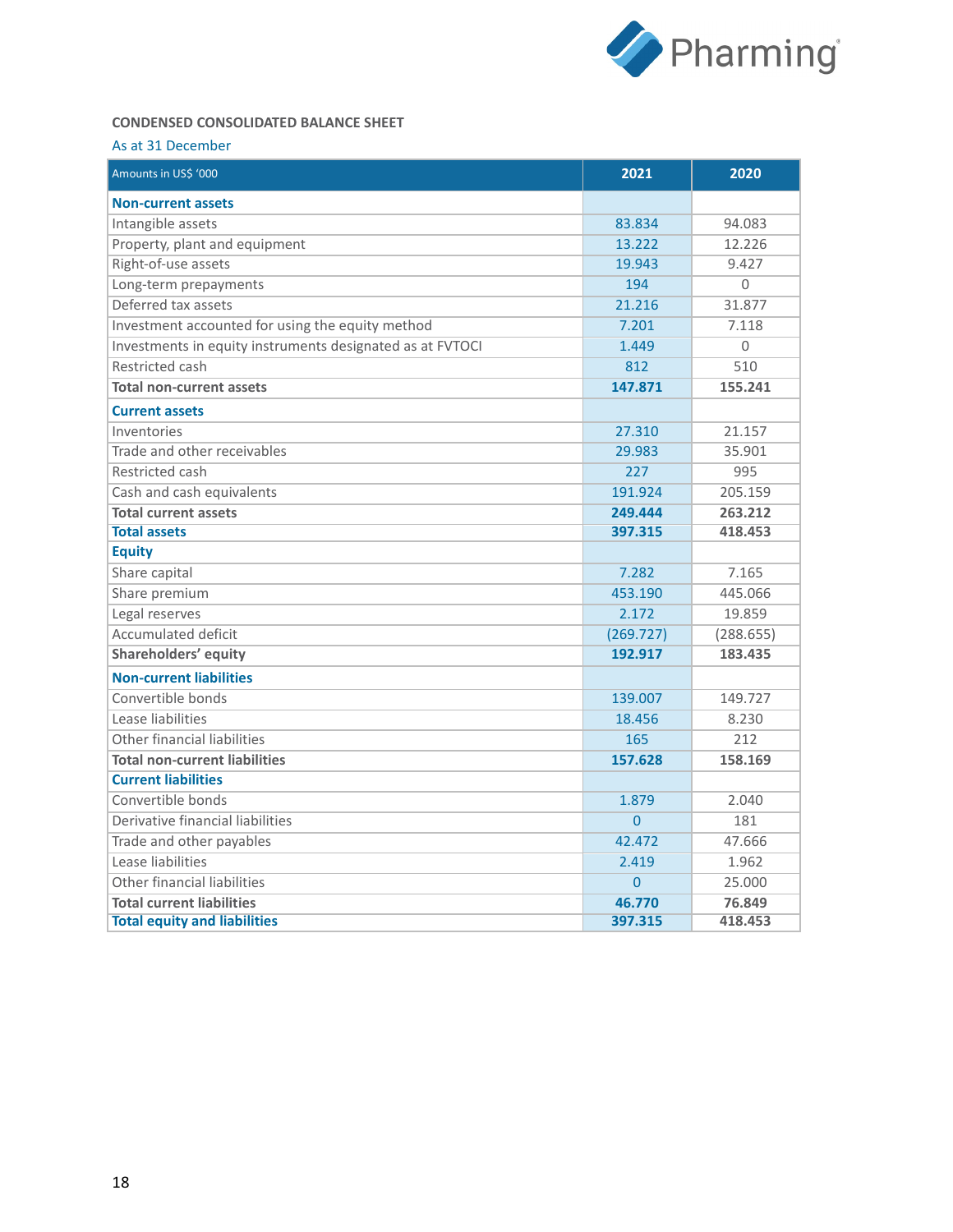

#### **CONDENSED CONSOLIDATED STATEMENT CHANGES IN EQUITY** For the period ended 31 December

#### Attributable to owners of the parent

| Amounts in \$ '000                                                               | <b>Number of shares</b><br>(in '000) |              | Share capital Share premium |
|----------------------------------------------------------------------------------|--------------------------------------|--------------|-----------------------------|
| <b>Balance at January 1, 2020</b>                                                | 631,323                              | 7,079        | 439,887                     |
| Profit for the year                                                              |                                      |              |                             |
| Other comprehensive income (loss) for the year                                   |                                      |              |                             |
| Total comprehensive income (loss) for the year                                   |                                      |              |                             |
| Legal reserves                                                                   |                                      |              |                             |
| Income tax benefit from excess tax deductions related to<br>share-based payments |                                      |              |                             |
| Share-based compensation                                                         |                                      |              |                             |
| Bonuses settled in shares                                                        | 34                                   |              | 51                          |
| Shares issued for cash/ conversion of bonds                                      |                                      |              |                             |
| Warrants exercised/ issued                                                       | 60                                   | 1            | 89                          |
| Options exercised / LTIP shares issued                                           | 7,404                                | 85           | 5,039                       |
| Total transactions with owners, recognized directly in equity                    | 7,498                                | 86           | 5,179                       |
| <b>Balance at December 31, 2020</b>                                              | 638,821                              | 7,165        | 445,066                     |
| Profit for the year                                                              |                                      |              |                             |
| Other comprehensive income (loss) for the year                                   |                                      |              |                             |
| Total comprehensive income (loss) for the year                                   |                                      |              |                             |
| Legal reserves                                                                   |                                      |              |                             |
| Income tax benefit from excess tax deductions related to<br>share-based payments |                                      |              |                             |
| Share-based compensation                                                         |                                      |              |                             |
| Bonuses settled in shares                                                        |                                      |              |                             |
| Shares issued for cash/ conversion of bonds                                      |                                      |              |                             |
| Warrants exercised                                                               | 61                                   | $\mathbf{1}$ | 80                          |
| Options exercised / LTIP shares issued                                           | 9,867                                | 116          | 8,044                       |
| Total transactions with owners, recognized directly in equity                    | 9,928                                | 117          | 8,124                       |
| <b>Balance at December 31, 2021</b>                                              | 648,749                              | 7,282        | 453,190                     |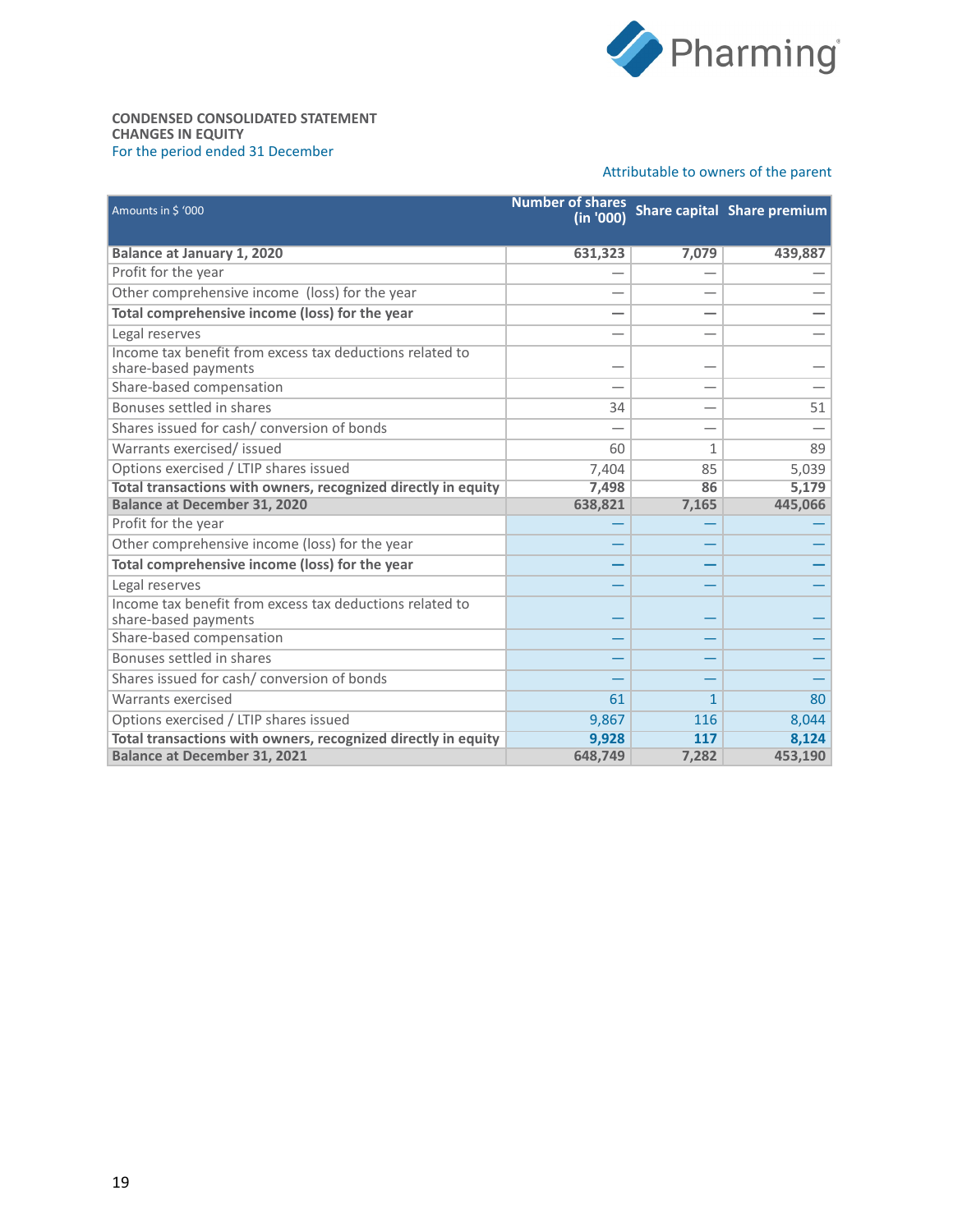

#### **CONDENSED CONSOLIDATED STATEMENT CHANGES IN EQUITY** For the period ended 31 December

#### Attributable to owners of the parent

| Amounts in \$ '000                                                               |                                                        | <b>Legal reserves</b>                     |                               | <b>Accumulated</b><br>deficit | <b>Total equity</b> |
|----------------------------------------------------------------------------------|--------------------------------------------------------|-------------------------------------------|-------------------------------|-------------------------------|---------------------|
|                                                                                  | <b>Reserve</b><br>participa<br>ting<br><b>interest</b> | <b>Capitalized</b><br>development<br>cost | <b>Translation</b><br>reserve |                               |                     |
| <b>Balance at January 1, 2020</b>                                                |                                                        | 4,875                                     | (705)                         | (333, 749)                    | 117,387             |
| Profit for the year                                                              |                                                        |                                           |                               | 37,746                        | 37,746              |
| Other comprehensive income (loss) for the year                                   |                                                        |                                           | 14,956                        |                               | 14,956              |
| Total comprehensive income (loss) for the year                                   |                                                        |                                           | 14,956                        | 37,746                        | 52,702              |
| Legal reserves                                                                   | 622                                                    | 110                                       |                               | (732)                         |                     |
| Income tax benefit from excess tax deductions related<br>to share-based payments |                                                        |                                           |                               | 2,361                         | 2,361               |
| Share-based compensation                                                         |                                                        |                                           |                               | 6,537                         | 6,537               |
| Bonuses settled in shares                                                        |                                                        |                                           |                               |                               | 51                  |
| Shares issued for cash/ conversion of bonds                                      |                                                        |                                           |                               | 1,605                         | 1,605               |
| Warrants exercised/ issued                                                       |                                                        |                                           |                               |                               | 90                  |
| Options exercised / LTIP shares issued                                           |                                                        |                                           |                               | (2,422)                       | 2,702               |
| Total transactions with owners, recognized directly<br>in equity                 | 622                                                    | 110                                       |                               | 7,349                         | 13,346              |
| <b>Balance at December 31, 2020</b>                                              | 622                                                    | 4,985                                     | 14,251                        | (288, 654)                    | 183,435             |
| Profit for the year                                                              |                                                        |                                           |                               | 15,997                        | 15,997              |
| Other comprehensive income (loss) for the year                                   |                                                        | 270                                       | (15,072)                      | (2, 283)                      | (17,085)            |
| Total comprehensive income (loss) for the year                                   |                                                        | 270                                       | (15,072)                      | 13,714                        | (1,088)             |
| Legal reserves                                                                   | 1,938                                                  | (4,823)                                   |                               | 2,885                         |                     |
| Income tax benefit from excess tax deductions related<br>to share-based payments |                                                        |                                           |                               | (1,853)                       | (1,853)             |
| Share-based compensation                                                         |                                                        |                                           |                               | 9,056                         | 9,056               |
| Bonuses settled in shares                                                        |                                                        |                                           |                               |                               |                     |
| Shares issued for cash/ conversion of bonds                                      |                                                        |                                           |                               |                               |                     |
| Warrants exercised                                                               |                                                        |                                           |                               |                               | 81                  |
| Options exercised / LTIP shares issued                                           |                                                        |                                           |                               | (4,875)                       | 3,285               |
| Total transactions with owners, recognized directly<br>in equity                 | 1,938                                                  | (4,823)                                   |                               | 5,213                         | 10,569              |
| <b>Balance at December 31, 2021</b>                                              | 2,560                                                  | 432                                       | (821)                         | (269, 727)                    | 192,916             |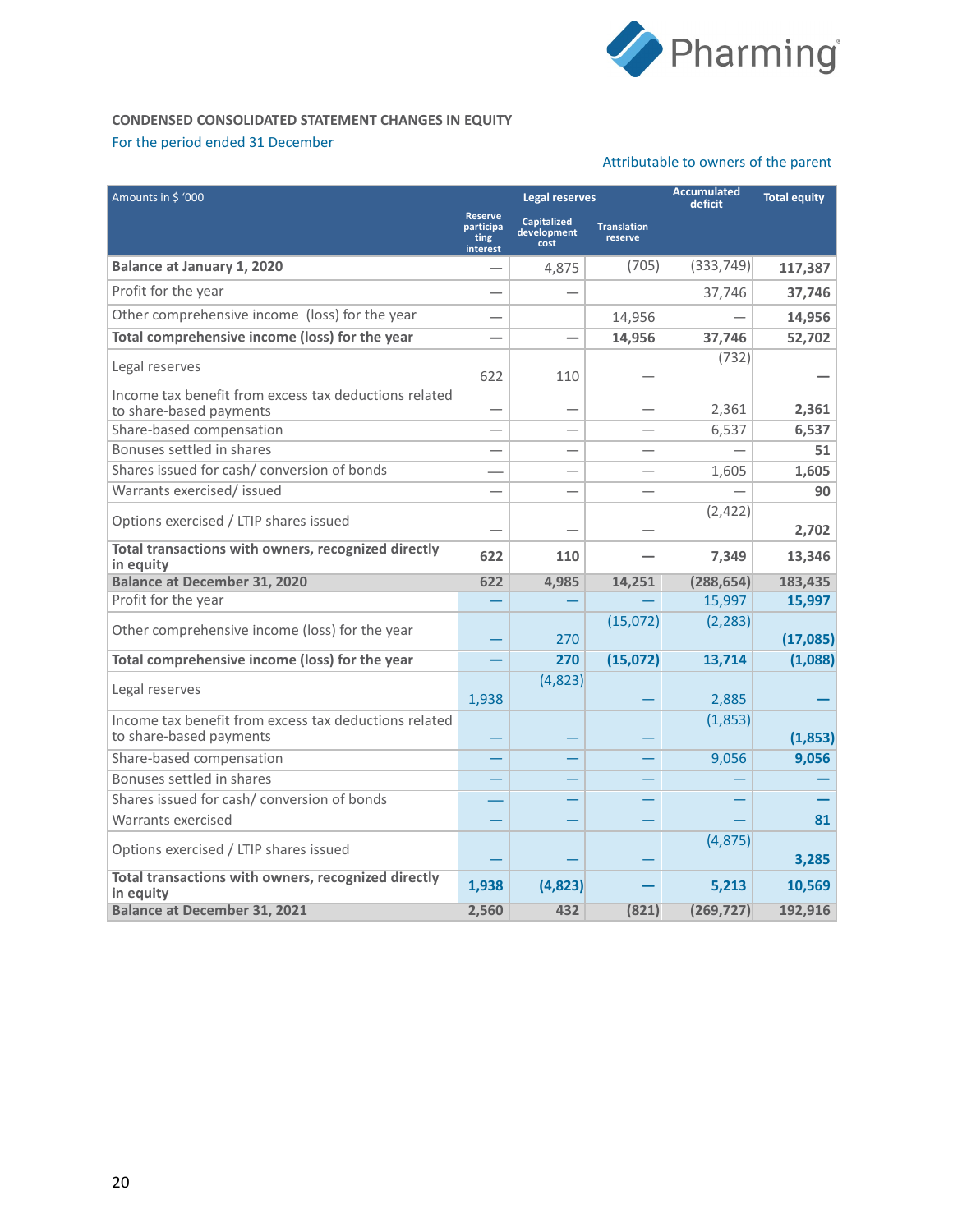

#### **CONDENSED CONSOLIDATED STATEMENT OF CASH FLOWS in US Dollar**

#### For the year ended 31 December

| Amounts in \$'000                                            | 2021           | 2020     |
|--------------------------------------------------------------|----------------|----------|
| Profit before tax                                            | 23.079         | 44.094   |
| Non-cash adjustments:                                        |                |          |
| Depreciation, amortization, impairment of non-current assets | 19.610         | 8.314    |
| Equity settled share based payments                          | 9.056          | 6.537    |
| Fair value gain (loss) loss on revaluation of derivatives    | (114)          | (69)     |
| Other finance income                                         | (14.906)       | (713)    |
| Other finance expenses                                       | 6.196          | 33.308   |
| Share of net profits in associates using the equity method   | (694)          | (362)    |
| Other                                                        | 524            | (1.624)  |
| Operating cash flows before changes in working capital       | 42.751         | 89.485   |
| Changes in working capital:                                  |                |          |
| Inventories                                                  | (6.153)        | (4.934)  |
| Trade and other receivables                                  | 5.918          | (7.040)  |
| Payables and other current liabilities                       | (5.193)        | 7.019    |
| Restricted cash                                              | 467            | 1.039    |
| Total changes in working capital                             | (4.961)        | (3.916)  |
| Interest received                                            | 53             | 715      |
| Income taxes paid                                            | $\overline{0}$ | (2.658)  |
| Net cash flows generated from (used in) operating activities | 37.843         | 83.626   |
| Capital expenditure for property, plant and equipment        | (10.739)       | (4.657)  |
| Investment intangible assets                                 | (3.447)        | (9.060)  |
| Investment associate                                         | $\Omega$       | (329)    |
| Investment in equity instruments designated as at FVTOCI     | (4.589)        | $\Omega$ |
| Acquisition of license                                       | (2.530)        | (1.583)  |
| Net cash flows used in investing activities                  | (21.305)       | (15.629) |
| Repayment on loans and borrowings                            | $\mathbf{0}$   | (57.231) |
| Payment on contingent consideration                          | (25.000)       | (20.722) |
| Payment of lease liabilities                                 | (3.217)        | (2.186)  |
| Proceeds of issued convertible bond                          | 0              | 142.825  |
| Transaction costs related to issued convertible bond         | $\overline{0}$ | (2.649)  |
| Interests on loans                                           | (4.448)        | (2.142)  |
| Proceeds of equity and warrants                              | 4.718          | 2.791    |
| Net cash flows generated from (used in) financing activities | (27.947)       | 60.686   |
| Increase (decrease) of cash                                  | (11.409)       | 128.683  |
| Exchange rate effects                                        | (1.826)        | 2.128    |
| Cash and cash equivalents at 1 January                       | 205.159        | 74.348   |
| Total cash and cash equivalents at December 31               | 191.924        | 205.159  |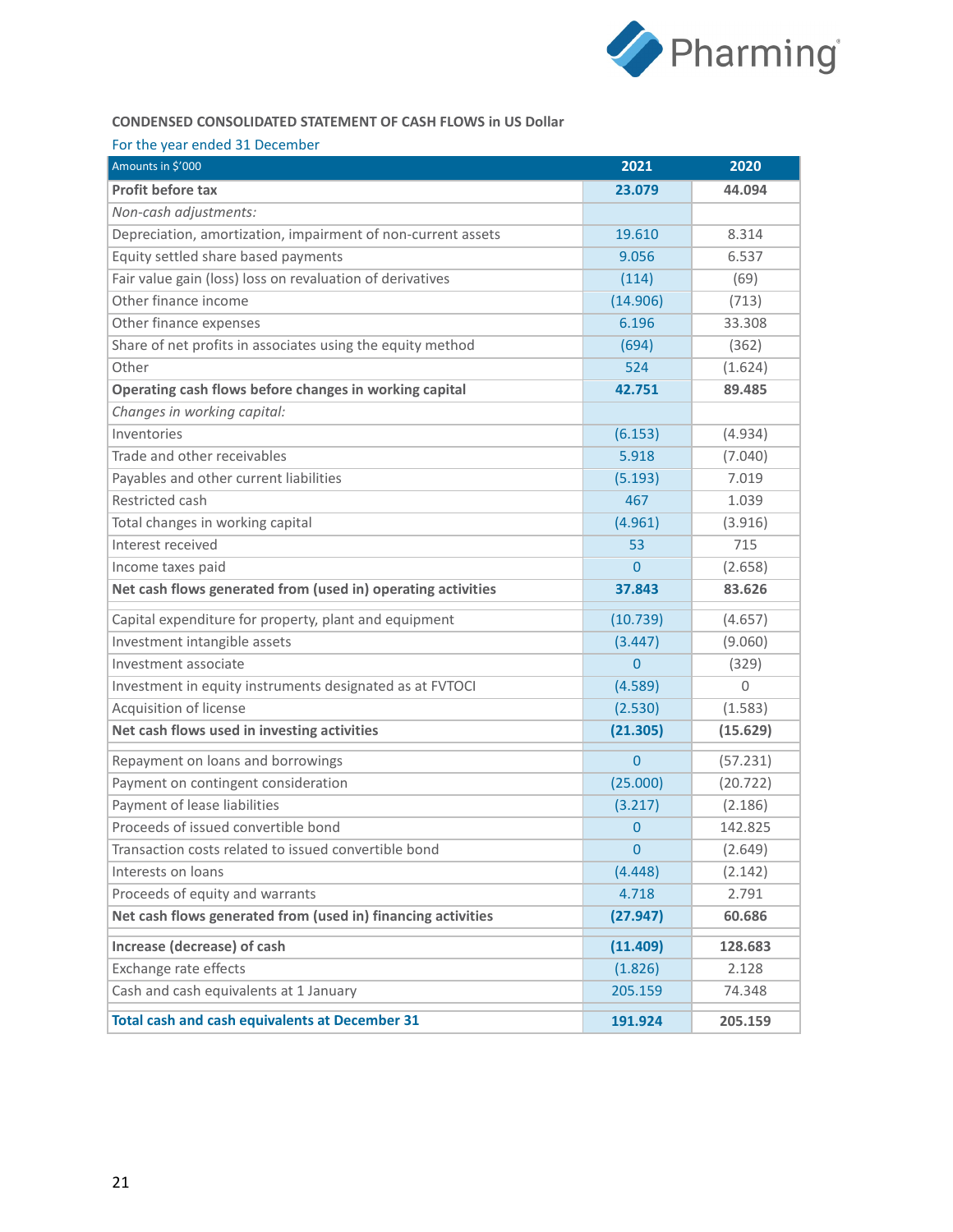

## **Appendix: Main Condensed Consolidated Financial Statements reported in Euro's**

These statements are not part of the original Interim Financial Statements. The original Interim Financial Statements are reported in US Dollars. In case of differences of interpretation between the Financial Statements in US dollars and the Financial Statements in Euros, the Financial Statements in US Dollars will prevail.

| Exchange rates (USD:EUR) used:       |        |
|--------------------------------------|--------|
| Statement of income 2020             | 1.1426 |
| Statement of income 2021             | 1.1860 |
| Balance sheet at December 2020       | 1.2280 |
| Balance sheet at December 2021       | 1.1334 |
| Cash flow 2020                       | 1.1426 |
| Cash flow 2021                       | 1.1860 |
| Cash balance as per 1 January 2020   | 1.1214 |
| Cash balance as per 31 December 2020 | 1.2280 |
| Cash balance as per 1 January 2021   | 1.2280 |
| Cash balance as per 31 December 2021 | 1.1334 |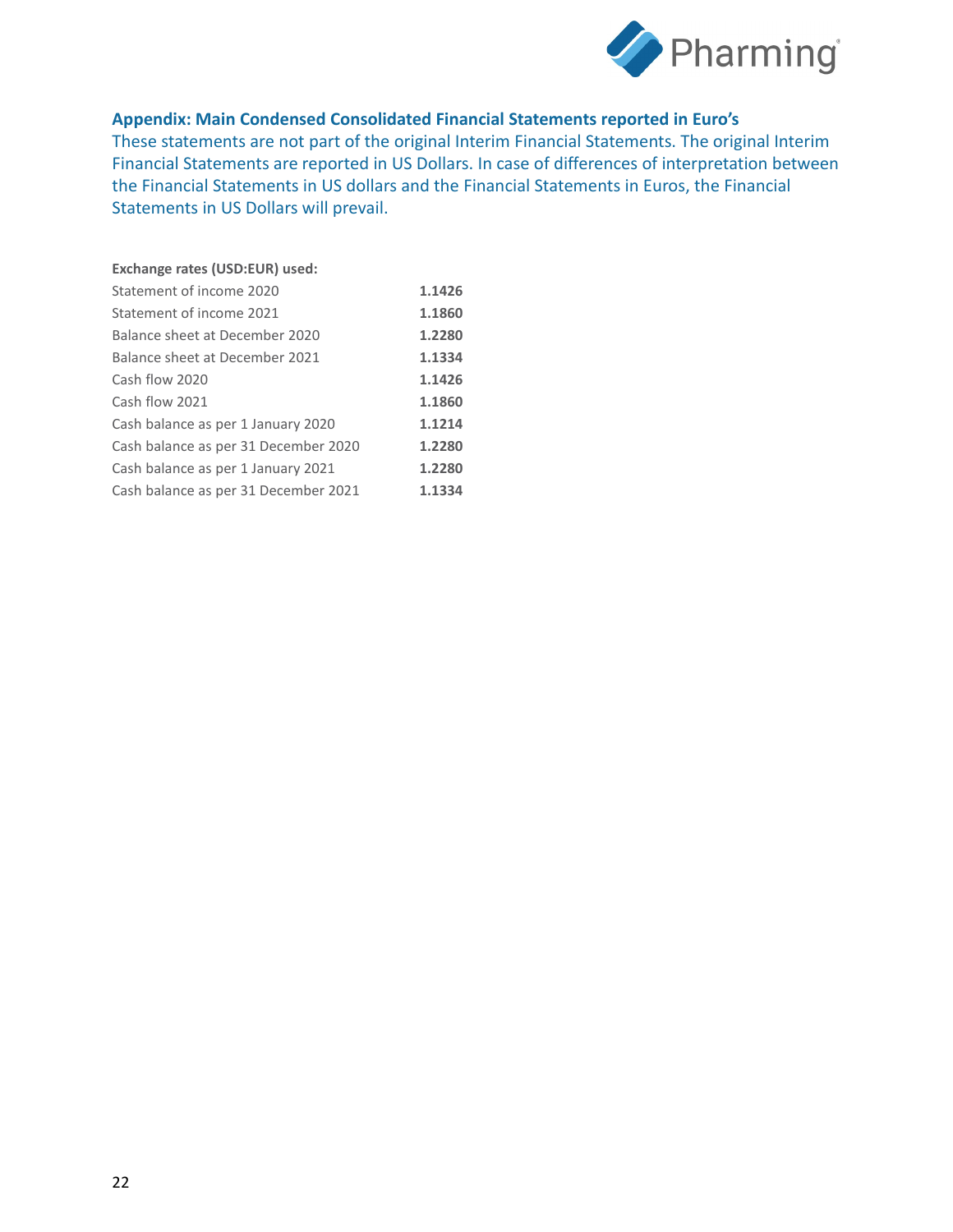

# **CONDENSED CONSOLIDATED STATEMENT OF PROFIT AND LOSS - EUR** For the year ended 31 December

| Amounts in € '000                                          | 2021      | 2020     |
|------------------------------------------------------------|-----------|----------|
| <b>Revenues</b>                                            | 167.682   | 185.694  |
| Costs of sales                                             | (17.826)  | (20.601) |
| <b>Gross profit</b>                                        | 149.856   | 165.093  |
| Other income                                               | 2.210     | 1.601    |
| Research and development                                   | (59.333)  | (33.712) |
| General and administrative                                 | (31.175)  | (21.079) |
| Marketing and sales                                        | (50.123)  | (45.164) |
| <b>Other Operating Costs</b>                               | (140.631) | (99.955) |
| <b>Operating profit</b>                                    | 11.434    | 66.739   |
| Fair value gain (loss) on revaluation derivatives          | 96        | 60       |
| Other finance income                                       | 12.568    | 626      |
| Other finance expenses                                     | (5.225)   | (29.151) |
| <b>Finance cost net</b>                                    | 7.440     | (28.465) |
| Share of net profits in associates using the equity method | 585       | 317      |
| <b>Profit before tax</b>                                   | 19.459    | 38.591   |
| Income tax expense                                         | (5.971)   | (5.556)  |
| Profit for the year                                        | 13.488    | 33.035   |
| Basic earnings per share $(\epsilon)$                      | 0.021     | 0.051    |
| Fully-diluted earnings per share $(\epsilon)$              | 0.019     | 0.048    |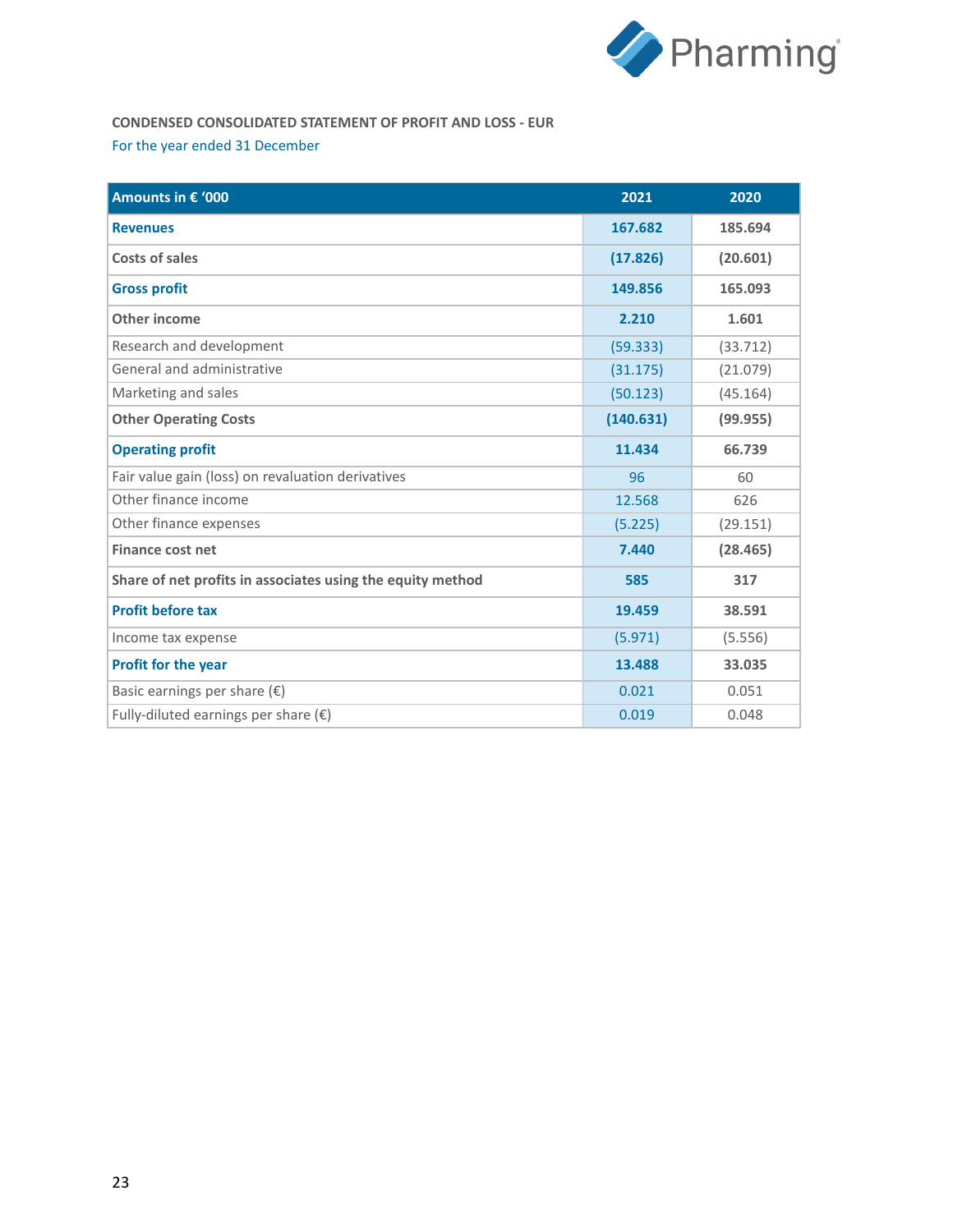

### **CONDENSED CONSOLIDATED BALANCE SHEET - EUR**

|  | As at 31 December |  |
|--|-------------------|--|
|  |                   |  |

| Amounts in € '000                                        | 2021           | 2020      |
|----------------------------------------------------------|----------------|-----------|
| <b>Non-current assets</b>                                |                |           |
| Intangible assets                                        | 73.967         | 76.615    |
| Property, plant and equipment                            | 11.666         | 9.956     |
| Right-of-use assets                                      | 17.596         | 7.676     |
| Long-term prepayments                                    | 171            | 0         |
| Deferred tax assets                                      | 18.719         | 25.957    |
| Investments accounted for using the equity method        | 6.353          | 5.796     |
| Investment in equity instruments designated as at FVTOCI | 2.434          | $\Omega$  |
| Restricted cash                                          | 716            | 415       |
| <b>Total non-current assets</b>                          | 130.467        | 126.415   |
| <b>Current assets</b>                                    |                |           |
| Inventories                                              | 24.096         | 17.229    |
| Trade and other receivables                              | 26.454         | 29.236    |
| Restricted cash                                          | 200            | 810       |
| Cash and cash equivalents                                | 169.335        | 167.068   |
| <b>Total current assets</b>                              | 220.085        | 214.343   |
| <b>Total assets</b>                                      | 350.552        | 340.758   |
| <b>Equity</b>                                            |                |           |
| Share capital                                            | 6.425          | 6.388     |
| Share premium                                            | 399.850        | 396.799   |
| Legal reserves                                           | 1.917          | 4.341     |
| <b>Accumulated deficit</b>                               | (237.981)      | (258.151) |
| Shareholders' equity                                     | 170.211        | 149.377   |
| <b>Non-current liabilities</b>                           |                |           |
| Convertible bonds                                        | 122.646        | 121.927   |
| Lease liabilities                                        | 16.284         | 6.702     |
| Other financial liabilities                              | 145            | 173       |
| <b>Total non-current liabilities</b>                     | 139.076        | 128.802   |
| <b>Current liabilities</b>                               |                |           |
| Convertible bonds                                        | 1.657          | 1.661     |
| Derivative financial liabilities                         | $\overline{0}$ | 147       |
| Trade and other payables                                 | 37.473         | 38.816    |
| Lease liabilities                                        | 2.135          | 1.598     |
| Other financial liabilities                              | $\overline{0}$ | 20.357    |
| <b>Total current liabilities</b>                         | 41.265         | 62.579    |
| <b>Total equity and liabilities</b>                      | 350.552        | 340.758   |